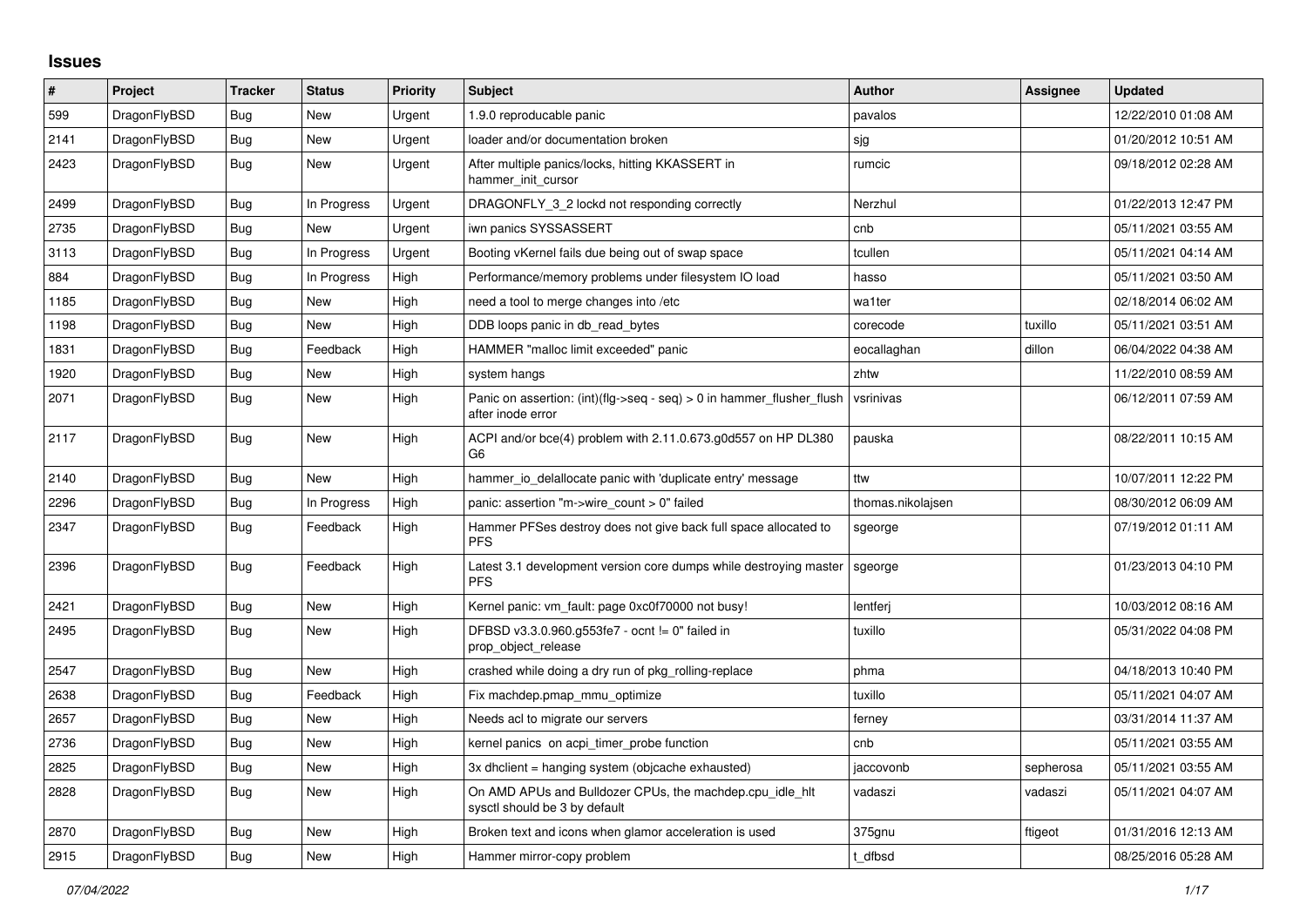| #    | Project      | <b>Tracker</b> | <b>Status</b> | <b>Priority</b> | Subject                                                                                                                                                     | <b>Author</b>     | Assignee  | <b>Updated</b>      |
|------|--------------|----------------|---------------|-----------------|-------------------------------------------------------------------------------------------------------------------------------------------------------------|-------------------|-----------|---------------------|
| 2930 | DragonFlyBSD | <b>Bug</b>     | New           | High            | 'objcache' causes panic during 'nfs readdir'                                                                                                                | tofergus          |           | 07/26/2016 01:09 PM |
| 3111 | DragonFlyBSD | Bug            | In Progress   | High            | Mouse lags every second heavily under X11                                                                                                                   | mneumann          |           | 12/12/2017 09:46 PM |
| 3124 | DragonFlyBSD | <b>Bug</b>     | New           | High            | DragonFlyBSD 5.0.2 with Hammer2 with UEFI install doesn't boot                                                                                              | wiesl             |           | 06/18/2019 05:07 AM |
| 3129 | DragonFlyBSD | <b>Bug</b>     | New           | High            | Kernel panic with 5.2.0 on A2SDi-4C-HLN4F                                                                                                                   | stateless         |           | 04/24/2018 12:50 AM |
| 3194 | DragonFlyBSD | Bug            | <b>New</b>    | High            | Hammer kernel crash on mirror-stream of PFS after upgrade<br>(assertion "cursor->flags &<br>HAMMER_CURSOR_ITERATE_CHECK" failed in<br>hammer_btree_iterate) | Anonymous         |           | 06/29/2019 01:32 PM |
| 3205 | DragonFlyBSD | Bug            | Feedback      | High            | Go compiler net test failing                                                                                                                                | t dfbsd           | tuxillo   | 05/10/2021 02:45 AM |
| 3240 | DragonFlyBSD | <b>Bug</b>     | New           | High            | compile error because of openssl with /usr/dports/security/rhash for<br>mysql 8 install                                                                     | <b>UlasSAYGIN</b> |           | 06/04/2020 08:05 AM |
| 3266 | DragonFlyBSD | Bug            | New           | High            | Filesystems broken due to "KKASSERT(count &<br>TOK_COUNTMASK);"                                                                                             | tkusumi           |           | 03/15/2021 01:21 PM |
| 168  | DragonFlyBSD | <b>Bug</b>     | In Progress   | Normal          | Livelocked limit engaged while trying to setup IPW wireless                                                                                                 | mschacht          | sepherosa | 05/11/2021 04:05 AM |
| 243  | DragonFlyBSD | <b>Bug</b>     | Feedback      | Normal          | weird behavior in the shell                                                                                                                                 | swildner          |           | 05/31/2022 02:51 PM |
| 331  | DragonFlyBSD | <b>Bug</b>     | In Progress   | Normal          | ftpsesame (aka Bridging S01E03)                                                                                                                             | bastyaelvtars     |           | 03/09/2013 12:28 PM |
| 341  | DragonFlyBSD | <b>Bug</b>     | New           | Normal          | Vinum erroneously repors devices as busy                                                                                                                    | corecode          | swildner  | 01/21/2012 04:50 AM |
| 570  | DragonFlyBSD | <b>Bug</b>     | Feedback      | Normal          | 1.8.x: ACPI problems                                                                                                                                        | qhwt+dfly         |           | 06/02/2014 03:45 AM |
| 604  | DragonFlyBSD | <b>Bug</b>     | In Progress   | Normal          | 1.8.1-RELEASE - clock runs fast on mainboard ASUS P5A-B                                                                                                     | yeti              |           | 05/11/2021 03:55 AM |
| 731  | DragonFlyBSD | <b>Bug</b>     | New           | Normal          | system freeze on "slice too large"                                                                                                                          | corecode          | tuxillo   | 06/25/2022 04:01 AM |
| 742  | DragonFlyBSD | Bug            | In Progress   | Normal          | umount problems with multiple mounts                                                                                                                        | corecode          | tuxillo   | 06/25/2022 04:02 AM |
| 781  | DragonFlyBSD | <b>Bug</b>     | In Progress   | Normal          | fdisk uses wrong geometry on usb flash drives                                                                                                               | corecode          | tuxillo   | 05/11/2021 03:50 AM |
| 806  | DragonFlyBSD | <b>Bug</b>     | Feedback      | Normal          | boot error on MacBook                                                                                                                                       | tralamazza        |           | 06/04/2022 05:28 AM |
| 846  | DragonFlyBSD | <b>Bug</b>     | Feedback      | Normal          | USB bugs:usb mouse can't used!                                                                                                                              | frankning         |           | 01/15/2015 08:36 AM |
| 847  | DragonFlyBSD | <b>Bug</b>     | Feedback      | Normal          | processes getting stuck on mount point                                                                                                                      | corecode          | tuxillo   | 05/11/2021 03:50 AM |
| 901  | DragonFlyBSD | <b>Bug</b>     | Feedback      | Normal          | route show needs to get data from all cpus                                                                                                                  | corecode          | tuxillo   | 05/11/2021 03:50 AM |
| 911  | DragonFlyBSD | <b>Bug</b>     | Feedback      | Normal          | kldload/kernel linker can exceed malloc reserve and panic system                                                                                            | corecode          | tuxillo   | 05/11/2021 03:51 AM |
| 979  | DragonFlyBSD | <b>Bug</b>     | Feedback      | Normal          | Failure-prone USB mass storage (SB600? msdosfs? CAM?)                                                                                                       | floid             |           | 01/15/2015 08:38 AM |
| 989  | DragonFlyBSD | <b>Bug</b>     | New           | Normal          | installer/fdisk trouble with wrapped values                                                                                                                 | Discodestroyer    |           | 02/18/2014 06:27 AM |
| 998  | DragonFlyBSD | <b>Bug</b>     | In Progress   | Normal          | Unconfiguring a vn while it is mounted                                                                                                                      | rumcic            | tuxillo   | 05/11/2021 04:00 AM |
| 1030 | DragonFlyBSD | <b>Bug</b>     | In Progress   | Normal          | msdosfs umount panic                                                                                                                                        | corecode          | tuxillo   | 05/11/2021 03:51 AM |
| 1101 | DragonFlyBSD | <b>Bug</b>     | Feedback      | Normal          | ohci related panic                                                                                                                                          | polachok          |           | 05/11/2021 04:00 AM |
| 1144 | DragonFlyBSD | <b>Bug</b>     | Feedback      | Normal          | Incorrect clock under KVM                                                                                                                                   | msylvan           |           | 03/09/2013 01:17 PM |
| 1181 | DragonFlyBSD | <b>Bug</b>     | In Progress   | Normal          | ACX111 panic                                                                                                                                                | elekktretterr     |           | 05/11/2021 04:00 AM |
| 1192 | DragonFlyBSD | Submit         | New           | Normal          | KKASSERTs in sys/kern/uipc_{msg,socket}.c are too strict                                                                                                    | rumcic            |           | 05/11/2021 04:07 AM |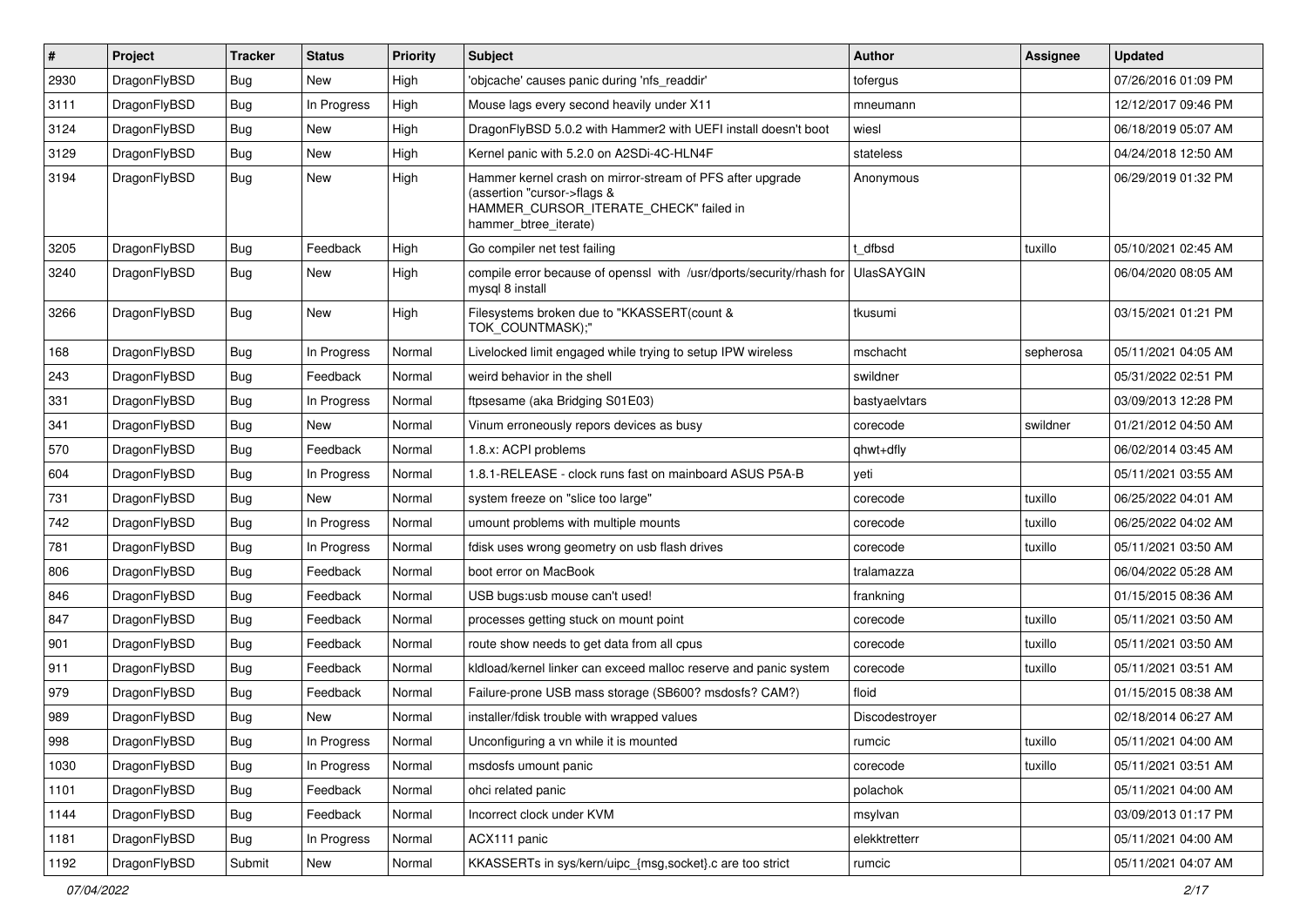| #    | Project      | <b>Tracker</b> | <b>Status</b> | <b>Priority</b> | <b>Subject</b>                                                                                                                                            | Author         | Assignee | <b>Updated</b>      |
|------|--------------|----------------|---------------|-----------------|-----------------------------------------------------------------------------------------------------------------------------------------------------------|----------------|----------|---------------------|
| 1193 | DragonFlyBSD | Bug            | <b>New</b>    | Normal          | kernel doesn't recognize cdrom drive                                                                                                                      | nonsolosoft    |          | 01/25/2014 09:11 PM |
| 1194 | DragonFlyBSD | Bug            | <b>New</b>    | Normal          | SCSI errors while trying to copy photos from my camera                                                                                                    | elekktretterr  |          | 01/14/2015 04:39 PM |
| 1218 | DragonFlyBSD | <b>Bug</b>     | In Progress   | Normal          | panic: assertion: $error == 0$ in hammer start transaction                                                                                                | rumcic         |          | 05/11/2021 04:00 AM |
| 1246 | DragonFlyBSD | Bug            | New           | Normal          | bad resolution (monitor desync) with livedvd                                                                                                              | Przem0l        |          | 02/18/2014 06:29 AM |
| 1249 | DragonFlyBSD | <b>Bug</b>     | Feedback      | Normal          | panic: ffs vfree: freeing free inode                                                                                                                      | rumcic         |          | 03/10/2013 05:13 AM |
| 1250 | DragonFlyBSD | Bug            | Feedback      | Normal          | Panic upon plugging an USB flash drive into the machine                                                                                                   | rumcic         |          | 03/10/2013 05:17 AM |
| 1282 | DragonFlyBSD | <b>Bug</b>     | Feedback      | Normal          | panic (trap 12) when booting SMP kernel on Atom 330 (dual core)                                                                                           | tomaz.borstnar |          | 05/11/2021 04:00 AM |
| 1287 | DragonFlyBSD | <b>Bug</b>     | Feedback      | Normal          | altg configuration doesn't work                                                                                                                           | corecode       | tuxillo  | 05/11/2021 03:51 AM |
| 1293 | DragonFlyBSD | Bug            | New           | Normal          | 2.2.1-REL Installer Request                                                                                                                               | mk             | tuxillo  | 05/11/2021 04:00 AM |
| 1302 | DragonFlyBSD | Bug            | In Progress   | Normal          | Checkpoint regression?                                                                                                                                    | sjg            | sjg      | 07/10/2013 05:22 PM |
| 1307 | DragonFlyBSD | <b>Bug</b>     | In Progress   | Normal          | hammer tid -2 shows unexpected result                                                                                                                     | corecode       |          | 10/18/2016 05:29 PM |
| 1330 | DragonFlyBSD | Bug            | Feedback      | Normal          | Hammer, usb disk, SYNCHRONIZE CACHE failure                                                                                                               | josepht        |          | 06/02/2014 04:56 AM |
| 1332 | DragonFlyBSD | Bug            | Feedback      | Normal          | DFBSD 2.2 - Booting usbcdrom/usbsticks on thinkpad hangs on<br>"BTX Halted"                                                                               | tuxillo        |          | 05/11/2021 04:00 AM |
| 1336 | DragonFlyBSD | Bug            | In Progress   | Normal          | Still looking for reports of missed directory entries w/ HAMMER                                                                                           | dillon         |          | 05/11/2021 04:00 AM |
| 1368 | DragonFlyBSD | <b>Bug</b>     | In Progress   | Normal          | suspend signal race?                                                                                                                                      | qhwt+dfly      |          | 05/11/2021 03:51 AM |
| 1387 | DragonFlyBSD | Bug            | Feedback      | Normal          | zero-size malloc and ps: kvm_getprocs: Bad address                                                                                                        | qhwt+dfly      |          | 05/11/2021 04:00 AM |
| 1390 | DragonFlyBSD | <b>Bug</b>     | In Progress   | Normal          | Use id_t type for {get,set}priority()                                                                                                                     | Anonymous      | tuxillo  | 07/05/2019 02:18 AM |
| 1397 | DragonFlyBSD | Bug            | Feedback      | Normal          | jobs -I output inconsistency when called from script                                                                                                      | Anonymous      | tuxillo  | 05/15/2022 05:07 AM |
| 1398 | DragonFlyBSD | Submit         | In Progress   | Normal          | hdestroy(3) restricts hash key to point to malloc'ed space                                                                                                | Anonymous      |          | 08/20/2021 04:06 PM |
| 1411 | DragonFlyBSD | <b>Bug</b>     | Feedback      | Normal          | Burning doesn't work with ahci(4)                                                                                                                         | hasso          | dillon   | 05/11/2021 04:00 AM |
| 1429 | DragonFlyBSD | <b>Bug</b>     | Feedback      | Normal          | vkernel bug - "mfree: m->m_nextpkt != NULL"                                                                                                               | dillon         |          | 05/11/2021 04:00 AM |
| 1430 | DragonFlyBSD | <b>Bug</b>     | <b>New</b>    | Normal          | Buggy w(1)?                                                                                                                                               | hasso          | alexh    | 11/24/2010 08:09 AM |
| 1440 | DragonFlyBSD | <b>Bug</b>     | New           | Normal          | ptrace/gdb doesn't work after process blocks SIGTRAP                                                                                                      | corecode       | tuxillo  | 05/11/2021 03:52 AM |
| 1442 | DragonFlyBSD | Bug            | New           | Normal          | blocking SIGSEGV and triggering a segment violation produces an<br>all CPU consuming process                                                              | corecode       | tuxillo  | 05/11/2021 03:52 AM |
| 1448 | DragonFlyBSD | Bug            | Feedback      | Normal          | panic: assertion: _tp->tt_msg->tt_cpuid == mycpuid in<br>tcp_callout_active tcp_output tcp_usr_send netmsg_pru_send<br>netmsg_service tcpmsg_service_loop | dillon         |          | 05/11/2021 04:00 AM |
| 1454 | DragonFlyBSD | <b>Bug</b>     | Feedback      | Normal          | Unable to boot from external USB DVD drive                                                                                                                | elekktretterr  |          | 05/11/2021 04:01 AM |
| 1456 | DragonFlyBSD | <b>Bug</b>     | Feedback      | Normal          | Microsoft wireless desktop problems                                                                                                                       | elekktretterr  |          | 01/15/2015 08:34 AM |
| 1463 | DragonFlyBSD | <b>Bug</b>     | New           | Normal          | Mountroot before drives are initialized                                                                                                                   | elekktretterr  |          | 12/07/2010 01:30 PM |
| 1469 | DragonFlyBSD | <b>Bug</b>     | In Progress   | Normal          | Hammer history security concern                                                                                                                           | corecode       | tuxillo  | 05/11/2021 03:52 AM |
| 1474 | DragonFlyBSD | <b>Bug</b>     | New           | Normal          | ithread 1 unexpectedly rescheduled                                                                                                                        | corecode       | tuxillo  | 05/11/2021 03:52 AM |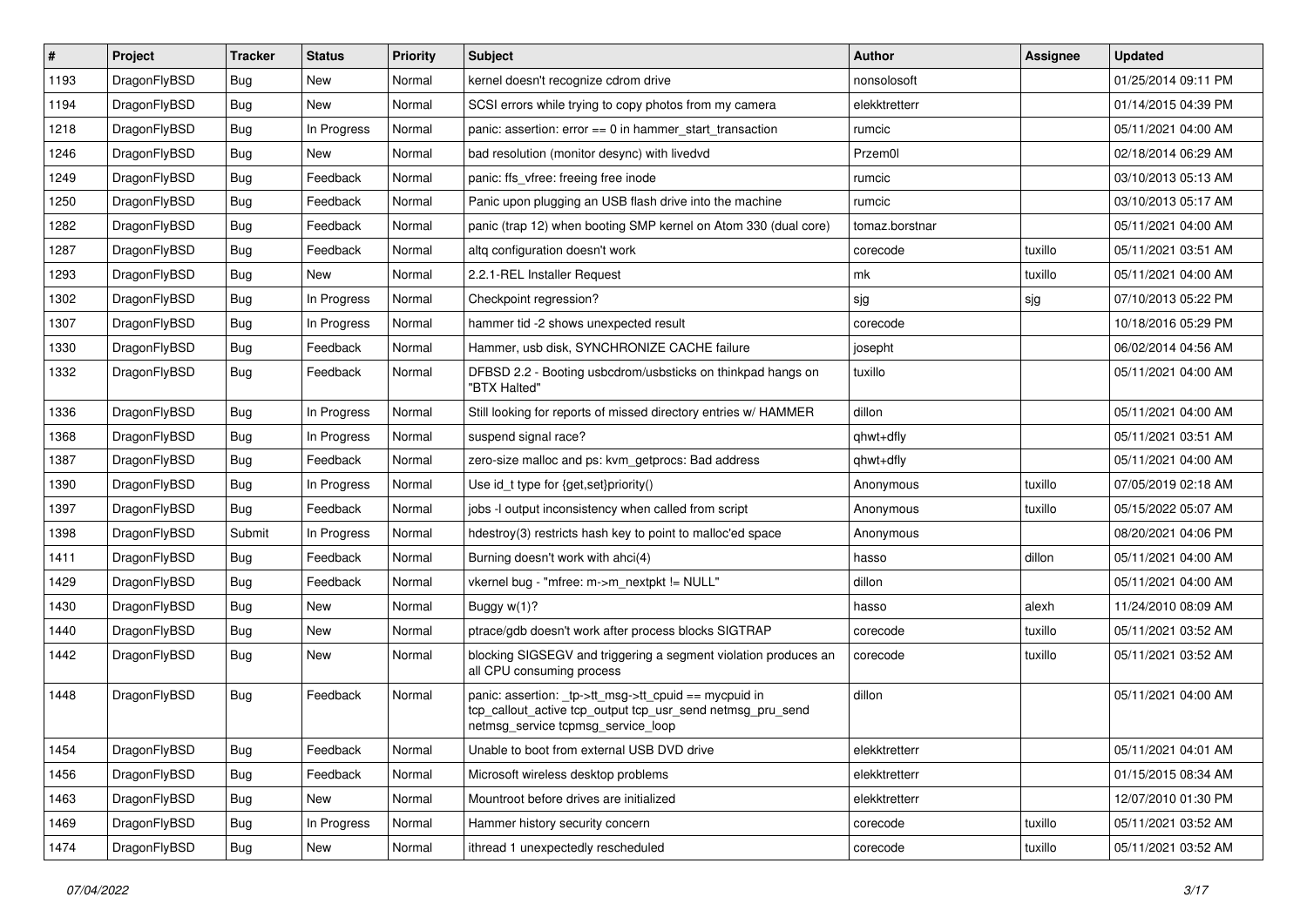| $\#$ | Project      | <b>Tracker</b> | <b>Status</b> | <b>Priority</b> | Subject                                                                                         | <b>Author</b>  | <b>Assignee</b> | <b>Updated</b>      |
|------|--------------|----------------|---------------|-----------------|-------------------------------------------------------------------------------------------------|----------------|-----------------|---------------------|
| 1475 | DragonFlyBSD | Bug            | In Progress   | Normal          | kernel blocks with low memory and syscons setting a high res mode<br>' scrollback               | corecode       | tuxillo         | 05/11/2021 03:52 AM |
| 1481 | DragonFlyBSD | Bug            | Feedback      | Normal          | panic: assertion: kva_p(buf) in soopt_from_kbuf (after ipfw pipe<br>show, 2.2.1-R)              | combiner       |                 | 05/11/2021 04:01 AM |
| 1486 | DragonFlyBSD | Bug            | Feedback      | Normal          | Interrupt storm related to SATA DVD device                                                      | hasso          |                 | 05/11/2021 04:01 AM |
| 1489 | DragonFlyBSD | <b>Bug</b>     | Feedback      | Normal          | panic: ufs dirbad: bad dir                                                                      | rumcic         |                 | 03/10/2013 04:34 AM |
| 1502 | DragonFlyBSD | <b>Bug</b>     | In Progress   | Normal          | Lock while deleting files from nohistory HAMMER directories                                     | hasso          |                 | 03/10/2013 04:28 AM |
| 1521 | DragonFlyBSD | <b>Bug</b>     | Feedback      | Normal          | amd64 2.4 livecd won't mount root at boot                                                       | bolapara       |                 | 01/28/2018 03:45 AM |
| 1525 | DragonFlyBSD | <b>Bug</b>     | <b>New</b>    | Normal          | boehm-gc problems                                                                               | hasso          |                 | 10/13/2012 07:13 PM |
| 1528 | DragonFlyBSD | Bug            | In Progress   | Normal          | ktrace does not show proper return values for pipe(2)                                           | corecode       | tuxillo         | 05/11/2021 03:52 AM |
| 1547 | DragonFlyBSD | <b>Bug</b>     | In Progress   | Normal          | disklabel64 automatic sizing                                                                    | corecode       | tuxillo         | 05/11/2021 03:52 AM |
| 1556 | DragonFlyBSD | Bug            | <b>New</b>    | Normal          | many processes stuck in "hmrrcm", system unusable                                               | corecode       | tuxillo         | 05/11/2021 03:52 AM |
| 1559 | DragonFlyBSD | <b>Bug</b>     | New           | Normal          | kernel trap                                                                                     | phma           |                 | 11/27/2021 08:43 AM |
| 1560 | DragonFlyBSD | <b>Bug</b>     | Feedback      | Normal          | Unable to modify partition table on ThinkPad T61p during install                                | rehsack        |                 | 01/15/2015 08:57 AM |
| 1563 | DragonFlyBSD | Bug            | Feedback      | Normal          | reset(1) doesn't reset terminal to the defaults                                                 | hasso          |                 | 03/10/2013 04:17 AM |
| 1577 | DragonFlyBSD | Bug            | Feedback      | Normal          | panic: assertion: leaf->base.obj_id == ip->obj_id in<br>hammer_ip_delete_range                  | qhwt+dfly      |                 | 05/11/2021 04:01 AM |
| 1579 | DragonFlyBSD | <b>Bug</b>     | Feedback      | Normal          | dfly 2.4.1 does not like HP DL360G4p and Smart Array 6400 with<br>MSA20                         | tomaz.borstnar | tuxillo         | 06/02/2014 02:44 PM |
| 1580 | DragonFlyBSD | Bug            | Feedback      | Normal          | Panic (Fatal trap 12: page fault while in kernel mode) while playing<br>with pf and netif names | rumcic         |                 | 12/21/2018 01:21 AM |
| 1583 | DragonFlyBSD | Bug            | In Progress   | Normal          | panic: assertion: cursor->trans->sync_lock_refs > 0 in<br>hammer_recover_cursor                 | corecode       | tuxillo         | 05/11/2021 03:53 AM |
| 1584 | DragonFlyBSD | Bug            | In Progress   | Normal          | can't use ssh from jail: debug1: read_passphrase: can't open<br>/dev/tty: Device busy           | corecode       | tuxillo         | 05/11/2021 03:53 AM |
| 1587 | DragonFlyBSD | <b>Bug</b>     | Feedback      | Normal          | can't gdb across fork                                                                           | corecode       | tuxillo         | 05/11/2021 03:54 AM |
| 1591 | DragonFlyBSD | <b>Bug</b>     | Feedback      | Normal          | Lenovo X301 hangs with AHCI Driver CMD TIMEOUT<br>STS=d0 <bsy></bsy>                            | eocallaghan    |                 | 05/11/2021 04:05 AM |
| 1592 | DragonFlyBSD | <b>Bug</b>     | Feedback      | Normal          | AcpiOSUnmapMemory: Warning, deallocation did not track<br>allocation.                           | eocallaghan    |                 | 06/02/2014 07:45 AM |
| 1593 | DragonFlyBSD | <b>Bug</b>     | Feedback      | Normal          | panic: assertion: $\cosh = a$ p->ap err $\cosh$ in ahci put err $\cosh$                         | ftigeot        | ftigeot         | 05/15/2022 05:09 AM |
| 1594 | DragonFlyBSD | Bug            | New           | Normal          | Kernel panic during boot from Live CD on Dell E6400                                             | bodie          |                 | 05/11/2021 03:54 AM |
| 1613 | DragonFlyBSD | Bug            | Feedback      | Normal          | USB Keyboard not working on master                                                              | elekktretterr  |                 | 05/11/2021 04:05 AM |
| 1618 | DragonFlyBSD | <b>Bug</b>     | Feedback      | Normal          | collision for 'struct pmap' when using RPC and <sys user.h=""></sys>                            | carenas        |                 | 05/11/2021 04:05 AM |
| 1634 | DragonFlyBSD | <b>Bug</b>     | New           | Normal          | panic: spin_lock: 0xe4ad1320, indefinitive wait!                                                | elekktretterr  |                 | 01/19/2015 03:21 AM |
| 1661 | DragonFlyBSD | <b>Bug</b>     | In Progress   | Normal          | panic on password entry mount smb filesystem                                                    | vsrinivas      |                 | 11/27/2021 08:29 AM |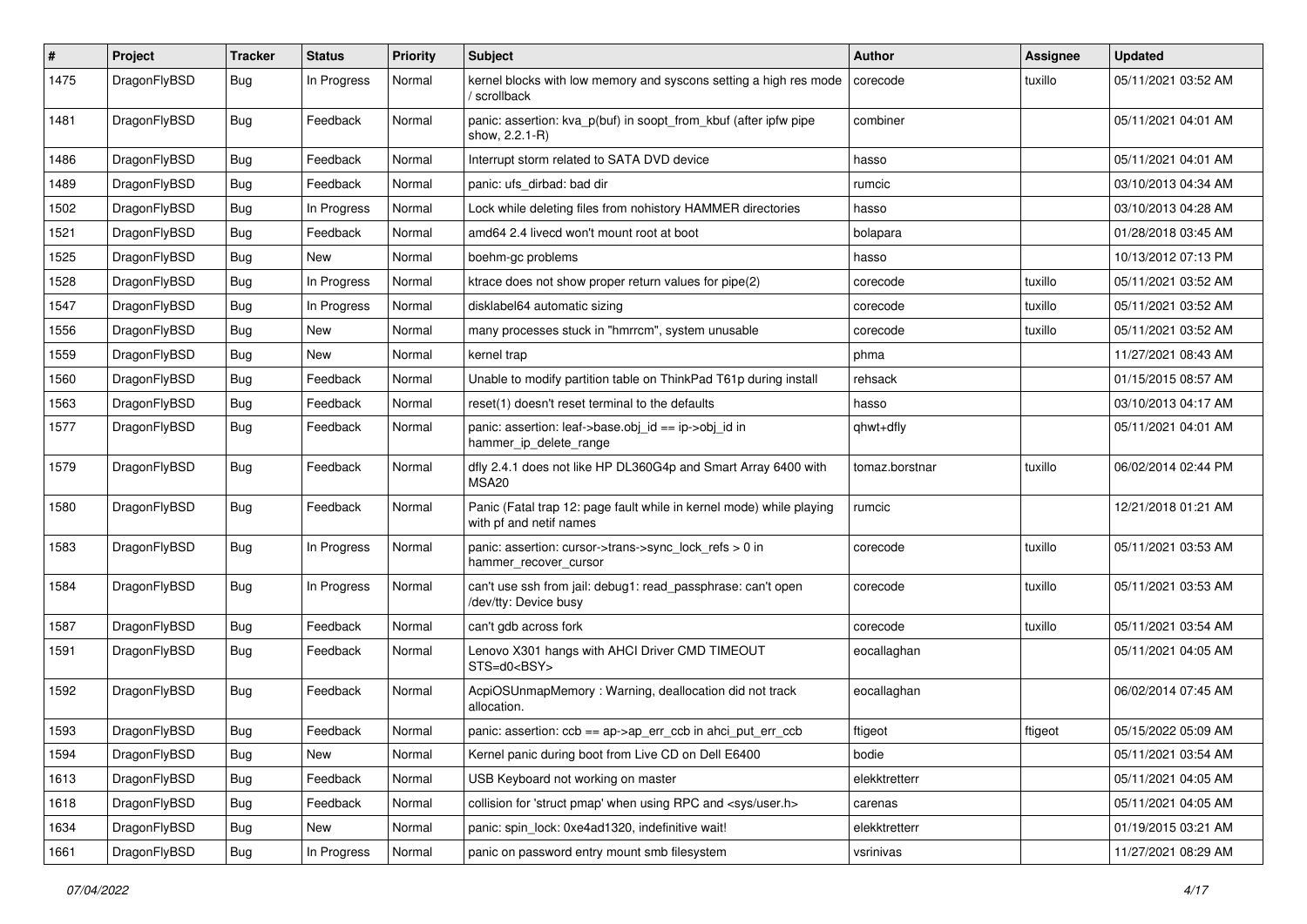| $\vert$ # | Project      | <b>Tracker</b> | <b>Status</b> | <b>Priority</b> | <b>Subject</b>                                                                            | <b>Author</b>    | <b>Assignee</b> | <b>Updated</b>      |
|-----------|--------------|----------------|---------------|-----------------|-------------------------------------------------------------------------------------------|------------------|-----------------|---------------------|
| 1668      | DragonFlyBSD | Bug            | Feedback      | Normal          | Power button not working                                                                  | elekktretterr    |                 | 03/10/2013 06:22 AM |
| 1669      | DragonFlyBSD | <b>Bug</b>     | In Progress   | Normal          | Drive wont open using button                                                              | elekktretterr    |                 | 02/29/2012 12:05 PM |
| 1672      | DragonFlyBSD | <b>Bug</b>     | Feedback      | Normal          | panic (trap 12) around btree_search() in 2.4.1-RELEASE                                    | floid            |                 | 01/19/2015 03:36 AM |
| 1695      | DragonFlyBSD | Bug            | <b>New</b>    | Normal          | NFS-related system breakdown                                                              | Anonymous        |                 | 04/10/2014 12:35 AM |
| 1700      | DragonFlyBSD | Submit         | In Progress   | Normal          | skip boot2 menu on <enter></enter>                                                        | Johannes.Hofmann | tuxillo         | 05/15/2022 08:35 AM |
| 1717      | DragonFlyBSD | Bug            | Feedback      | Normal          | HAMMER panic in hammer cursor down()                                                      | josepht1         |                 | 05/11/2021 04:05 AM |
| 1718      | DragonFlyBSD | Bug            | Feedback      | Normal          | IDE disk drive not detected by x86 64 2.6.1 Live CD                                       | bcox             |                 | 11/27/2021 08:25 AM |
| 1727      | DragonFlyBSD | Bug            | Feedback      | Normal          | CD boot panic (2.6.1) (usb?)                                                              | kiril            |                 | 05/15/2022 05:10 AM |
| 1744      | DragonFlyBSD | <b>Bug</b>     | In Progress   | Normal          | HAMMER fsstress panic in hammer_setup_child_callback                                      | vsrinivas        |                 | 05/11/2021 04:05 AM |
| 1745      | DragonFlyBSD | <b>Bug</b>     | Feedback      | Normal          | kmalloc panic                                                                             | josepht          |                 | 05/11/2021 04:05 AM |
| 1749      | DragonFlyBSD | Bug            | In Progress   | Normal          | HAMMER fsstress panic in hammer_flush_inode_core<br>'ip->flush_state != HAMMER_FST_FLUSH' | vsrinivas        |                 | 05/11/2021 04:06 AM |
| 1769      | DragonFlyBSD | <b>Bug</b>     | New           | Normal          | panic: assertion: _tp->tt_msg->tt_cpuid == mycpuid in<br>tcp_callout_active               | pavalos          | sjg             | 05/15/2022 11:07 AM |
| 1774      | DragonFlyBSD | Bug            | New           | Normal          | New IP header cleanup branch available for testing                                        | dillon           |                 | 05/15/2022 10:59 AM |
| 1786      | DragonFlyBSD | Bug            | <b>New</b>    | Normal          | Calling NULL function pointer initiates panic loop                                        | sjg              |                 | 10/11/2010 05:28 PM |
| 1818      | DragonFlyBSD | <b>Bug</b>     | <b>New</b>    | Normal          | panic: Bad tailg NEXT (kgueue issue ?)                                                    | ftigeot          |                 | 05/15/2022 11:40 AM |
| 1824      | DragonFlyBSD | <b>Bug</b>     | Feedback      | Normal          | kernel panic, x86, 2.7.3.859.ge5104                                                       | akirchhoff135014 |                 | 03/10/2013 07:49 AM |
| 1826      | DragonFlyBSD | <b>Bug</b>     | New           | Normal          | panic during boot: assertion so->so_port  in tcp_input                                    | ftigeot          |                 | 05/15/2022 11:05 AM |
| 1836      | DragonFlyBSD | Bug            | <b>New</b>    | Normal          | Incorrect TCP checksum show up in tcpdump                                                 | robgar1          |                 | 05/15/2022 11:22 AM |
| 1850      | DragonFlyBSD | Bug            | New           | Normal          | volume-add on hammer root fs panic                                                        | Johannes.Hofmann |                 | 04/18/2019 04:27 AM |
| 1860      | DragonFlyBSD | <b>Bug</b>     | Feedback      | Normal          | Panic while creating UFS fs on vn(4) for initrd                                           | matthias         |                 | 02/29/2012 07:16 AM |
| 1861      | DragonFlyBSD | <b>Bug</b>     | <b>New</b>    | Normal          | panic via kprintf (lockmgr called in a hard section)                                      | vsrinivas        |                 | 10/11/2010 12:56 AM |
| 1867      | DragonFlyBSD | <b>Bug</b>     | <b>New</b>    | Normal          | it(4) motherboard and fan problems                                                        | tuxillo          |                 | 07/08/2011 10:48 AM |
| 1873      | DragonFlyBSD | Bug            | New           | Normal          | Panic upon usb mouse detach and reattaching                                               | rumcic           |                 | 02/01/2011 09:53 AM |
| 1874      | DragonFlyBSD | <b>Bug</b>     | <b>New</b>    | Normal          | mpd listening on all IPs, accepting only on one                                           | rumcic           |                 | 05/08/2011 01:01 PM |
| 1876      | DragonFlyBSD | <b>Bug</b>     | New           | Normal          | devfs in jail + logging out from console(ttyv1+) -> panic                                 | qhwt.dfly        | tuxillo         | 05/31/2022 03:24 PM |
| 1877      | DragonFlyBSD | Bug            | <b>New</b>    | Normal          | Freeze during 1st hammer cleanup after new install                                        | elekktretterr    |                 | 05/15/2022 11:43 AM |
| 1884      | DragonFlyBSD | <b>Bug</b>     | New           | Normal          | System completely freezes while listening music (devbuf: malloc<br>limit exceeded)        | shamaz           |                 | 01/24/2011 05:00 PM |
| 1899      | DragonFlyBSD | <b>Bug</b>     | New           | Normal          | Keyboard doesn't work                                                                     | fransm           |                 | 05/15/2022 03:32 PM |
| 1907      | DragonFlyBSD | <b>Bug</b>     | New           | Normal          | Hammer crash in hammer flusher flush()                                                    | swildner         |                 | 11/11/2010 05:07 AM |
| 1913      | DragonFlyBSD | Bug            | New           | Normal          | panic: assertion: ip->flush_state != HAMMER_FST_FLUSH in<br>hammer flush inode core       | swildner         |                 | 11/20/2010 05:27 PM |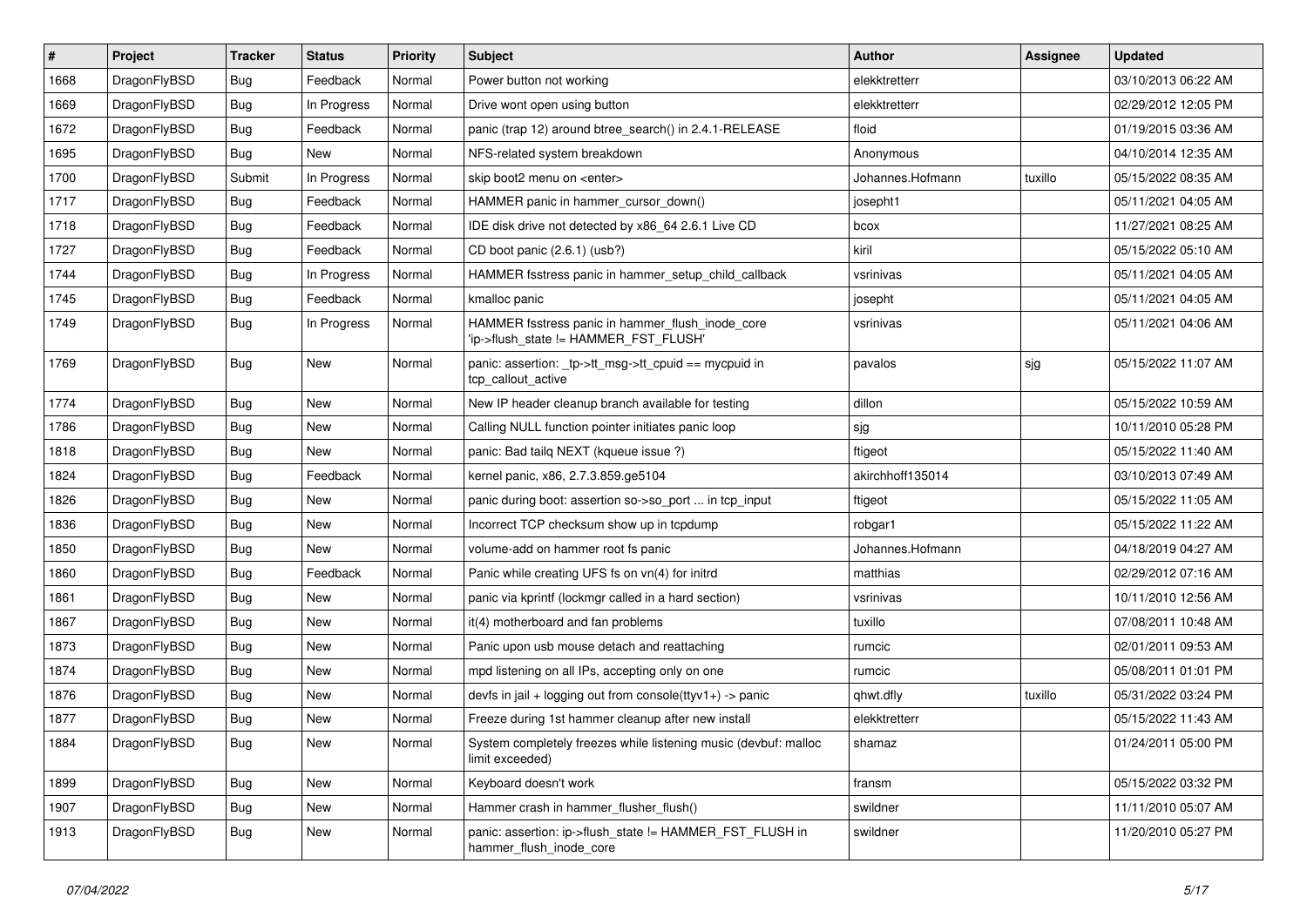| $\pmb{\#}$ | Project      | <b>Tracker</b> | <b>Status</b> | <b>Priority</b> | <b>Subject</b>                                                                                                                                                                                    | <b>Author</b>      | Assignee | <b>Updated</b>      |
|------------|--------------|----------------|---------------|-----------------|---------------------------------------------------------------------------------------------------------------------------------------------------------------------------------------------------|--------------------|----------|---------------------|
| 1916       | DragonFlyBSD | Bug            | New           | Normal          | Constant crashes on x86_64 with UFS                                                                                                                                                               | lentferj           |          | 11/21/2010 07:40 PM |
| 1917       | DragonFlyBSD | Bug            | New           | Normal          | panic: assertion: (RB_EMPTY(&ip->rec_tree) && (ip->flags &<br>HAMMER_INODE_XDIRTY) == 0)    (!RB_EMPTY(&ip->rec_tree)<br>&& (ip->flags & HAMMER_INODE_XDIRTY) != 0) in<br>hammer_flush_inode_done | qhwt.dfly          |          | 11/24/2010 03:23 AM |
| 1921       | DragonFlyBSD | <b>Bug</b>     | In Progress   | Normal          | we miss mlockall                                                                                                                                                                                  | alexh              | tuxillo  | 06/18/2022 04:08 AM |
| 1923       | DragonFlyBSD | Bug            | New           | Normal          | Abysmal NFS performance with IPv6                                                                                                                                                                 | ftigeot            |          | 12/05/2010 09:34 PM |
| 1935       | DragonFlyBSD | Bug            | <b>New</b>    | Normal          | mouse does not work after switching between x and console                                                                                                                                         | shamaz             |          | 12/13/2010 10:06 AM |
| 1939       | DragonFlyBSD | Bug            | New           | Normal          | Panic on nightly build and stress test box                                                                                                                                                        | lentferj           |          | 12/18/2010 08:41 AM |
| 1941       | DragonFlyBSD | Bug            | <b>New</b>    | Normal          | wlan config crash                                                                                                                                                                                 | abandon.every.hope |          | 12/24/2010 07:54 PM |
| 1942       | DragonFlyBSD | Bug            | <b>New</b>    | Normal          | locking against myself in getcacheblk()?                                                                                                                                                          | qhwt.dfly          |          | 05/31/2022 02:15 PM |
| 1943       | DragonFlyBSD | Bug            | New           | Normal          | hammer assertion panic                                                                                                                                                                            | peter              |          | 12/27/2010 12:45 AM |
| 1944       | DragonFlyBSD | Bug            | New           | Normal          | panic: backing object 0xdea7b258 was somehow re-referenced<br>during collapse!                                                                                                                    | sepherosa          |          | 12/27/2010 02:06 AM |
| 1946       | DragonFlyBSD | <b>Bug</b>     | <b>New</b>    | Normal          | ieee80211 panic                                                                                                                                                                                   | pavalos            | josepht  | 01/27/2011 06:00 PM |
| 1949       | DragonFlyBSD | <b>Bug</b>     | <b>New</b>    | Normal          | iwn panic                                                                                                                                                                                         | pavalos            |          | 01/30/2011 03:21 AM |
| 1951       | DragonFlyBSD | Bug            | <b>New</b>    | Normal          | dma timeouts at phyaddr on a good hdd                                                                                                                                                             | peur.neu           |          | 01/04/2011 07:12 AM |
| 1959       | DragonFlyBSD | Bug            | <b>New</b>    | Normal          | DFBSD v2.9.1.422.gc98f2 - Panic during boot - IPv6 and PF                                                                                                                                         | tuxillo            |          | 01/13/2011 03:37 AM |
| 1961       | DragonFlyBSD | Bug            | New           | Normal          | Can't create dump from DDB                                                                                                                                                                        | shamaz             |          | 01/29/2011 09:02 PM |
| 1964       | DragonFlyBSD | Bug            | <b>New</b>    | Normal          | iwn (panic assertion : wlan assert serialized)                                                                                                                                                    | sjmm.ptr           | josepht  | 02/01/2011 12:57 PM |
| 1969       | DragonFlyBSD | Bug            | New           | Normal          | pf-related network problem                                                                                                                                                                        | pavalos            | lentferj | 02/01/2011 06:57 PM |
| 1975       | DragonFlyBSD | Bug            | New           | Normal          | Applications seg fault in select() and poll()                                                                                                                                                     | rumcic             |          | 05/31/2022 02:58 PM |
| 1984       | DragonFlyBSD | Bug            | <b>New</b>    | Normal          | hammer mount fails after crash - HAMMER: FIFO record bad head<br>signature                                                                                                                        | thomas.nikolajsen  |          | 03/08/2011 06:57 PM |
| 1990       | DragonFlyBSD | Bug            | <b>New</b>    | Normal          | /mnt too large to mount                                                                                                                                                                           | peur.neu           |          | 02/16/2011 11:24 PM |
| 2004       | DragonFlyBSD | <b>Bug</b>     | New           | Normal          | LWKT_WAIT_IPIQ panic                                                                                                                                                                              | steve              |          | 03/08/2011 05:46 PM |
| 2008       | DragonFlyBSD | Bug            | New           | Normal          | lwkt setcpu remote: td->td flags 00800621 console flood                                                                                                                                           | pavalos            |          | 03/06/2011 09:37 PM |
| 2013       | DragonFlyBSD | Bug            | In Progress   | Normal          | oversized DMA request loop                                                                                                                                                                        | josepht            |          | 05/11/2021 04:06 AM |
| 2037       | DragonFlyBSD | Bug            | Feedback      | Normal          | Panic Bad link elm while building packages                                                                                                                                                        | ftigeot            | dillon   | 04/21/2011 07:20 AM |
| 2042       | DragonFlyBSD | Bug            | New           | Normal          | kernel panic, when run boot0cfg                                                                                                                                                                   | sepherosa          |          | 05/31/2022 03:01 PM |
| 2045       | DragonFlyBSD | Bug            | New           | Normal          | ral(4): Fatal trap 12: page fault while in kernel mode (two panics)                                                                                                                               | herrgard           |          | 11/03/2011 05:34 PM |
| 2048       | DragonFlyBSD | <b>Bug</b>     | New           | Normal          | panic: ffs sync: rofs mod                                                                                                                                                                         | pavalos            |          | 04/12/2011 05:45 AM |
| 2051       | DragonFlyBSD | <b>Bug</b>     | New           | Normal          | No ipv6 lan route entry created on 2.10                                                                                                                                                           | ftigeot            |          | 04/21/2011 10:37 AM |
| 2052       | DragonFlyBSD | Bug            | New           | Normal          | Kernel panic: CPU APIC ID out of range                                                                                                                                                            | Anonymous          |          | 05/02/2011 11:06 AM |
| 2055       | DragonFlyBSD | Bug            | New           | Normal          | $ssh + IPV6 + bridge \Rightarrow connection freezes$                                                                                                                                              | steve              |          | 04/24/2011 07:13 PM |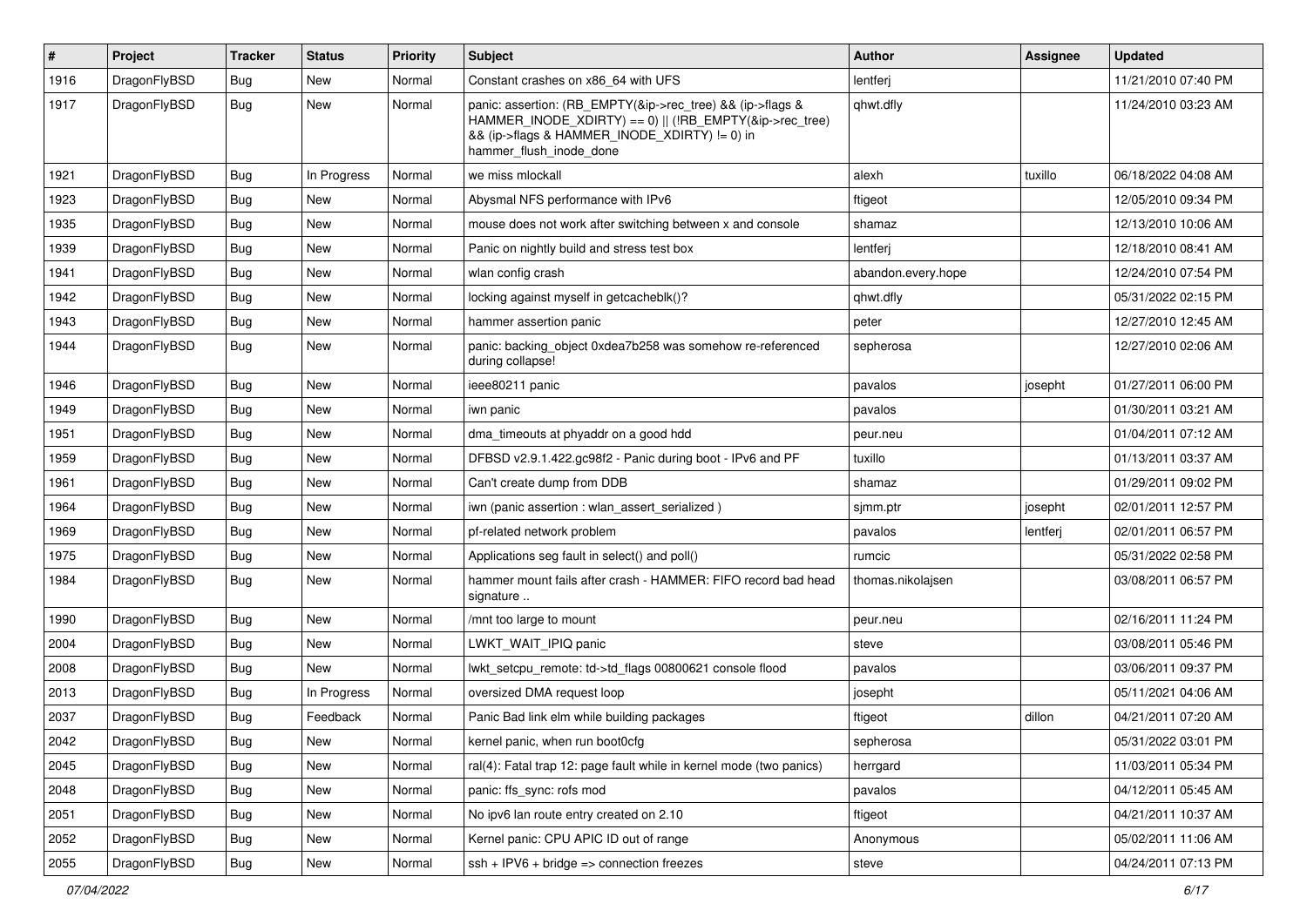| $\sharp$ | Project      | <b>Tracker</b> | <b>Status</b> | <b>Priority</b> | Subject                                                                        | <b>Author</b> | Assignee  | <b>Updated</b>      |
|----------|--------------|----------------|---------------|-----------------|--------------------------------------------------------------------------------|---------------|-----------|---------------------|
| 2061     | DragonFlyBSD | Bug            | New           | Normal          | USB keyboard boot panic                                                        | sjg           |           | 05/04/2012 12:20 AM |
| 2067     | DragonFlyBSD | Bug            | New           | Normal          | sound/pcm: "play interrupt timeout, channel dead"                              | matthiasr     |           | 05/11/2021 03:55 AM |
| 2072     | DragonFlyBSD | Bug            | New           | Normal          | Fatal trap 12: stopped at lwkt send ipig3                                      | rumcic        |           | 05/17/2011 04:12 AM |
| 2075     | DragonFlyBSD | Bug            | New           | Normal          | pflogd on x86_64                                                               | fanch         |           | 05/16/2011 04:04 PM |
| 2077     | DragonFlyBSD | Bug            | New           | Normal          | USB devices conflicting                                                        | srussell      |           | 05/17/2011 05:12 PM |
| 2078     | DragonFlyBSD | Bug            | New           | Normal          | DFBSD i386 v2.11.0.201.g3ed2f - Panic during installworld into a<br>vn0 device | tuxillo       |           | 05/19/2011 07:50 PM |
| 2080     | DragonFlyBSD | <b>Bug</b>     | <b>New</b>    | Normal          | panic: lockmgr thrd_sleep: called from interrupt, ipi, or hard code<br>section | rumcic        |           | 05/30/2011 05:06 PM |
| 2081     | DragonFlyBSD | Bug            | Feedback      | Normal          | Panic on device "detach" / "failure"                                           | vsrinivas     |           | 02/29/2012 07:11 AM |
| 2082     | DragonFlyBSD | Bug            | New           | Normal          | dfbsd 2.10.1 amd64 - mc port build error with 'bmake bin-install'              | sun-doctor    |           | 05/25/2011 07:18 PM |
| 2084     | DragonFlyBSD | <b>Bug</b>     | New           | Normal          | DFBSD v2.11.0.242.g4d317 - panic: zone: entry not free                         | tuxillo       |           | 07/03/2012 01:23 AM |
| 2085     | DragonFlyBSD | Bug            | New           | Normal          | panic: assertion: (m->flags & PG_MAPPED) == 0 in<br>vm_page_free_toq           | vsrinivas     |           | 06/10/2011 07:48 AM |
| 2090     | DragonFlyBSD | Bug            | Feedback      | Normal          | snd_hda does not support headphone automute                                    | justin        |           | 03/29/2012 08:03 PM |
| 2092     | DragonFlyBSD | Bug            | New           | Normal          | Panic: Bad link elm 0x next->prev != elm                                       | masterblaster | dillon    | 12/04/2011 12:49 PM |
| 2094     | DragonFlyBSD | Bug            | New           | Normal          | Segfault when gdb printing backtrace from core dump                            | greenrd       |           | 06/25/2011 04:14 PM |
| 2098     | DragonFlyBSD | Submit         | New           | Normal          | [PATCH] correct ath man page example<br>(/usr/src/share/man/man4/ath.4)        | nobody        |           | 11/15/2011 12:27 AM |
| 2099     | DragonFlyBSD | Bug            | New           | Normal          | page fault panic in vm system                                                  | pavalos       |           | 07/10/2011 08:51 AM |
| 2100     | DragonFlyBSD | Bug            | Feedback      | Normal          | devfs related panic                                                            | sepherosa     | alexh     | 07/10/2011 02:29 PM |
| 2104     | DragonFlyBSD | <b>Bug</b>     | New           | Normal          | network configuration seg. fault on install CD                                 | navratil      |           | 07/26/2011 07:55 AM |
| 2107     | DragonFlyBSD | Bug            | <b>New</b>    | Normal          | 2.10.1 sata dvd drive issue                                                    | ausppc        |           | 07/31/2011 08:41 PM |
| 2113     | DragonFlyBSD | Bug            | <b>New</b>    | Normal          | nmalloc threaded program fork leak                                             | vsrinivas     | vsrinivas | 08/11/2011 07:25 PM |
| 2115     | DragonFlyBSD | Bug            | New           | Normal          | [msk] system freeze after receive some paquet                                  | bsdsx         |           | 08/22/2011 10:22 AM |
| 2122     | DragonFlyBSD | Submit         | New           | Normal          | [Review] Fixes to the VFS layer                                                | ftigeot       |           | 05/31/2022 03:25 PM |
| 2123     | DragonFlyBSD | <b>Bug</b>     | New           | Normal          | hammer is losing files                                                         | schmir        |           | 08/30/2011 07:56 PM |
| 2124     | DragonFlyBSD | Bug            | <b>New</b>    | Normal          | getty repeating too quickly on port /dev/ttyv0                                 | sgeorge.ml    |           | 09/01/2011 04:28 AM |
| 2125     | DragonFlyBSD | Bug            | New           | Normal          | Weird garbage in dmesg                                                         | herrgard      |           | 08/30/2011 08:04 PM |
| 2129     | DragonFlyBSD | <b>Bug</b>     | New           | Normal          | DFBSD v2.11.0.661.gf9438 i386 - panic: lockmgr thrd_sleep                      | tuxillo       |           | 09/05/2011 09:49 AM |
| 2136     | DragonFlyBSD | <b>Bug</b>     | <b>New</b>    | Normal          | socketpair() doesn't free file descriptors on copyout failure                  | vsrinivas     |           | 04/05/2013 09:13 AM |
| 2138     | DragonFlyBSD | <b>Bug</b>     | New           | Normal          | > 100% CPU usage                                                               | robin.carey1  |           | 09/26/2011 12:20 PM |
| 2153     | DragonFlyBSD | <b>Bug</b>     | New           | Normal          | Too many unuseful warnings at boot                                             | juanfra684    |           | 10/18/2011 10:16 PM |
| 2154     | DragonFlyBSD | <b>Bug</b>     | New           | Normal          | vkernel copyout() doesn't return EFAULT on error                               | vsrinivas     |           | 10/20/2011 03:53 AM |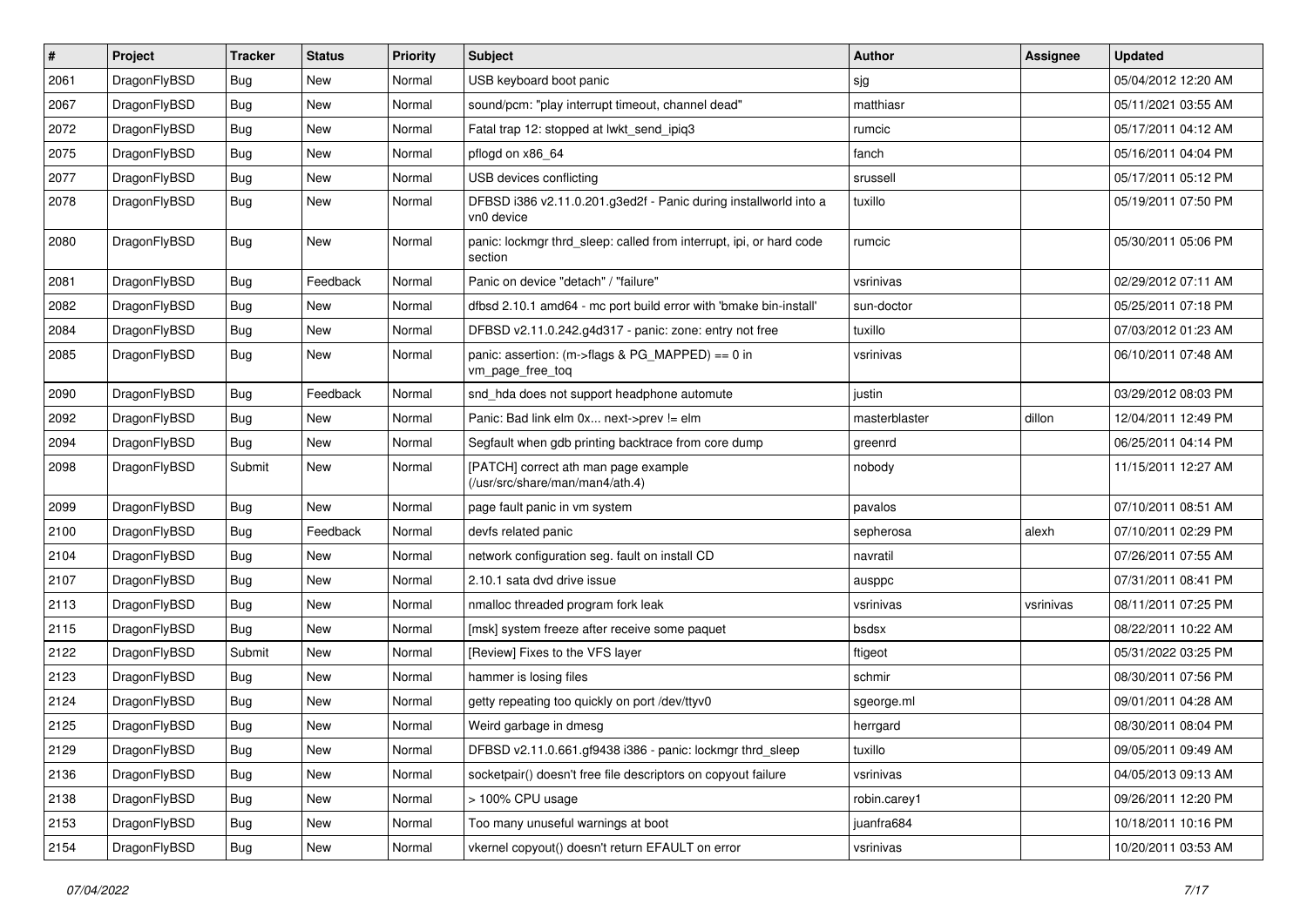| $\sharp$ | Project      | <b>Tracker</b> | <b>Status</b> | <b>Priority</b> | Subject                                                                                                    | <b>Author</b> | Assignee | <b>Updated</b>      |
|----------|--------------|----------------|---------------|-----------------|------------------------------------------------------------------------------------------------------------|---------------|----------|---------------------|
| 2158     | DragonFlyBSD | Bug            | <b>New</b>    | Normal          | iwn panics with assertion on boot.                                                                         | eocallaghan   |          | 10/24/2011 04:13 PM |
| 2161     | DragonFlyBSD | Bug            | <b>New</b>    | Normal          | Outdated xorg.conf file gets installed into etc and screws up mouse                                        | eocallaghan   |          | 10/27/2011 01:51 PM |
| 2164     | DragonFlyBSD | Bug            | New           | Normal          | panic on reboot from usb.                                                                                  | eocallaghan   |          | 10/27/2011 09:29 AM |
| 2166     | DragonFlyBSD | Bug            | New           | Normal          | DFBSD v2.13.0.109.g05b9d - Strange lockups                                                                 | tuxillo       |          | 10/29/2011 11:20 AM |
| 2167     | DragonFlyBSD | Bug            | New           | Normal          | shutdown/reboot fails after uptime msg                                                                     | marino        |          | 11/28/2011 03:01 AM |
| 2171     | DragonFlyBSD | Bug            | <b>New</b>    | Normal          | DFBSD v2.13.0.151.gdc8442 - panic: assertion "(*ptep &<br>$(PG_MANAGED PG_V)) == PG_V"$                    | tuxillo       |          | 11/04/2011 05:06 PM |
| 2182     | DragonFlyBSD | Bug            | New           | Normal          | if msk PHY FIFO underrun/overflow                                                                          | nonsolosoft   |          | 09/03/2012 06:39 AM |
| 2199     | DragonFlyBSD | Bug            | New           | Normal          | screen segfaults if utmpx isn't present                                                                    | pavalos       |          | 11/15/2011 10:52 PM |
| 2210     | DragonFlyBSD | Bug            | <b>New</b>    | Normal          | Bugtracker cannot assign default project for new users                                                     | ahuete.devel  |          | 11/17/2011 11:30 AM |
| 2224     | DragonFlyBSD | Bug            | New           | Normal          | v2.13.0.291.gaa7ec - Panic on fq while installing world                                                    | tuxillo       |          | 11/18/2011 01:40 AM |
| 2245     | DragonFlyBSD | <b>Bug</b>     | <b>New</b>    | Normal          | panic: assertion "ref < &td->td_toks_end" failed in lwkt_gettoken at<br>/usr/src/sys/kern/lwkt_token.c:588 | juanfra684    |          | 11/22/2011 07:41 PM |
| 2248     | DragonFlyBSD | Bug            | New           | Normal          | sysctl panic                                                                                               | pavalos       |          | 11/23/2011 06:23 PM |
| 2250     | DragonFlyBSD | Bug            | New           | Normal          | Kernel panic                                                                                               | adamk         |          | 11/23/2018 01:10 AM |
| 2254     | DragonFlyBSD | Bug            | <b>New</b>    | Normal          | panic: assertion "ref < &td->td_toks_end" failed in lwkt_gettoken at<br>/usr/src/sys/kern/lwkt_token.c:588 | eocallaghan   |          | 12/05/2011 10:21 PM |
| 2265     | DragonFlyBSD | Bug            | <b>New</b>    | Normal          | mbsrtowcs does not properly handle invalid mbstate_t in ps                                                 | c.turner1     | swildner | 01/10/2012 07:56 PM |
| 2282     | DragonFlyBSD | Bug            | In Progress   | Normal          | gdb segfaults with certain corefiles                                                                       | tuxillo       |          | 01/18/2012 04:40 PM |
| 2283     | DragonFlyBSD | Bug            | <b>New</b>    | Normal          | DFBSD DragonFly v2.13.0.957.g4f459 - pmap_release: page<br>should already be gone 0xc27120bc               | tuxillo       |          | 01/23/2012 03:03 AM |
| 2287     | DragonFlyBSD | Bug            | New           | Normal          | HAMMER(ROOT) Illegal UNDO TAIL signature at<br>300000001967c000                                            | y0n3t4n1      |          | 11/07/2018 01:22 AM |
| 2288     | DragonFlyBSD | Bug            | Feedback      | Normal          | Random IO performance loss introduced since January 1st                                                    | lentferj      |          | 01/23/2013 04:21 PM |
| 2292     | DragonFlyBSD | Bug            | New           | Normal          | re interface with jumbo frames (mtu larger than 1500) hangs after<br>some traffic                          | Anonymous     |          | 01/31/2012 12:11 AM |
| 2297     | DragonFlyBSD | Bug            | <b>New</b>    | Normal          | strange NFS (client) error messages / problems                                                             | Anonymous     |          | 02/19/2012 02:59 PM |
| 2306     | DragonFlyBSD | Bug            | New           | Normal          | a crash starts the kernel debugger in text mode, but just reboots in X                                     | phma          |          | 02/11/2012 08:02 PM |
| 2308     | DragonFlyBSD | Bug            | New           | Normal          | System freeze when unloading snd_hda                                                                       | jaydg         |          | 02/19/2012 07:15 AM |
| 2311     | DragonFlyBSD | Bug            | <b>New</b>    | Normal          | Xorg crash having something to do with drm                                                                 | phma          |          | 02/22/2012 09:59 AM |
| 2316     | DragonFlyBSD | <b>Bug</b>     | New           | Normal          | Ungraceful invalid password handling for adding a new user in the<br>installer                             | rune          |          | 04/27/2012 11:23 PM |
| 2319     | DragonFlyBSD | <b>Bug</b>     | <b>New</b>    | Normal          | crypt/passwd forward compat                                                                                | c.turner1     |          | 02/28/2012 12:39 PM |
| 2324     | DragonFlyBSD | Bug            | New           | Normal          | natacotrol support > 2TB not working even after the ftigeot patch                                          | zenny         |          | 03/03/2012 01:00 AM |
| 2329     | DragonFlyBSD | <b>Bug</b>     | New           | Normal          | ibm x3550 & acpi                                                                                           | ano           |          | 06/03/2014 11:37 AM |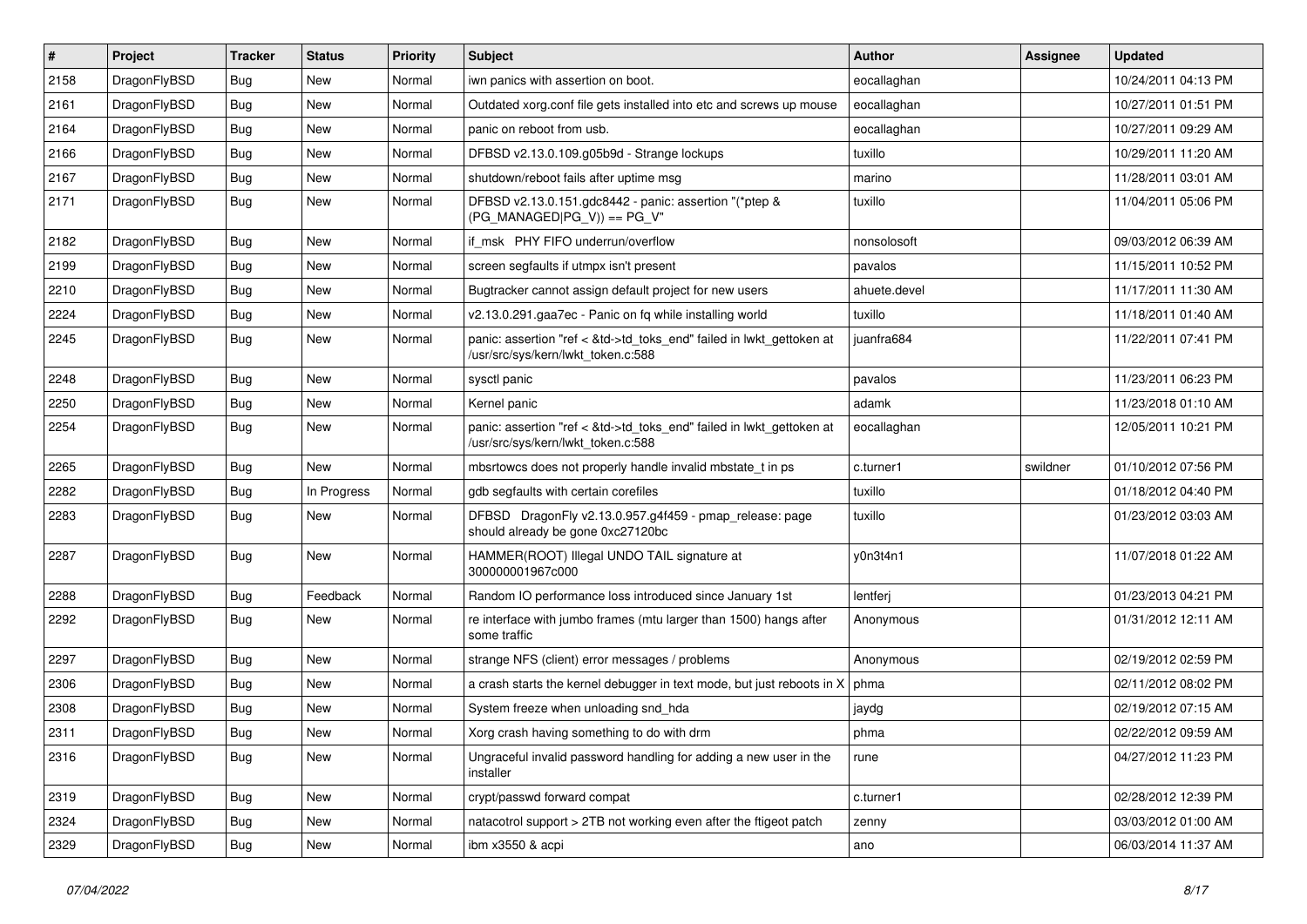| $\#$ | Project      | <b>Tracker</b> | <b>Status</b> | <b>Priority</b> | Subject                                                                                    | <b>Author</b>     | Assignee  | <b>Updated</b>      |
|------|--------------|----------------|---------------|-----------------|--------------------------------------------------------------------------------------------|-------------------|-----------|---------------------|
| 2331 | DragonFlyBSD | Bug            | New           | Normal          | reading mouse mode from unopen file descriptor hangs mouse<br>driver                       | phma              |           | 03/14/2012 09:43 AM |
| 2345 | DragonFlyBSD | Bug            | In Progress   | Normal          | DFBSD v3.1.0.457.gd679f - NFS panic on diskless station                                    | tuxillo           |           | 04/07/2012 05:22 PM |
| 2351 | DragonFlyBSD | <b>Bug</b>     | In Progress   | Normal          | DFBSD v3.1.0.579.g44ccf - Stuck during startup, random freezes                             | tuxillo           |           | 04/24/2012 08:21 AM |
| 2353 | DragonFlyBSD | Bug            | In Progress   | Normal          | panic: assertion "gd->gd_spinlocks_wr == 0" failed in<br>bsd4_schedulerclock               | jaydg             | alexh     | 11/28/2012 01:57 AM |
| 2358 | DragonFlyBSD | Bug            | In Progress   | Normal          | DFBSD v3.0.2.32.g928ca - panic: hammer: insufficient undo FIFO<br>space!                   | tuxillo           | tuxillo   | 05/10/2021 02:50 AM |
| 2360 | DragonFlyBSD | Bug            | In Progress   | Normal          | Wishlist: virtio driver import                                                             | vsrinivas         |           | 06/04/2022 04:16 AM |
| 2369 | DragonFlyBSD | <b>Bug</b>     | New           | Normal          | panic: Bad link elm 0xffffffe07edf6068 next->prev != elm                                   | jaydg             |           | 08/15/2012 03:04 AM |
| 2370 | DragonFlyBSD | <b>Bug</b>     | New           | Normal          | panic: ffs valloc: dup alloc                                                               | marino            | vsrinivas | 02/01/2013 09:28 AM |
| 2371 | DragonFlyBSD | <b>Bug</b>     | <b>New</b>    | Normal          | Timezone problem with America/Sao_Paulo                                                    | raitech           |           | 05/17/2012 01:42 PM |
| 2387 | DragonFlyBSD | <b>Bug</b>     | New           | Normal          | hammer ignores -t during dedup                                                             | phma              |           | 06/17/2012 12:30 PM |
| 2389 | DragonFlyBSD | <b>Bug</b>     | New           | Normal          | computer crashed while listing processes                                                   | phma              |           | 06/18/2012 02:49 PM |
| 2391 | DragonFlyBSD | <b>Bug</b>     | In Progress   | Normal          | System lock with ahci and acpi enabled on ATI RS690 chipset with<br>SMB600 sata controller | jorisgio          | vadaszi   | 06/03/2015 03:51 PM |
| 2412 | DragonFlyBSD | <b>Bug</b>     | New           | Normal          | wlan0 fails to get address via dhclient                                                    | nonsolosoft       |           | 08/30/2012 05:55 AM |
| 2414 | DragonFlyBSD | <b>Bug</b>     | In Progress   | Normal          | Lenovo S10 acpi freeze (not new)                                                           | davshao           |           | 05/11/2021 04:13 AM |
| 2416 | DragonFlyBSD | <b>Bug</b>     | New           | Normal          | ".' entry can be removed on mounted nfs filesystem                                         | ftigeot           | tuxillo   | 06/03/2014 04:40 AM |
| 2430 | DragonFlyBSD | <b>Bug</b>     | New           | Normal          | Alternate Password Hash method                                                             | robin.carey1      |           | 10/07/2012 06:28 AM |
| 2434 | DragonFlyBSD | <b>Bug</b>     | New           | Normal          | BTX Halted - Boot fails on USB/GUI                                                         | lucmv             |           | 10/17/2012 08:12 PM |
| 2436 | DragonFlyBSD | <b>Bug</b>     | New           | Normal          | panic: assertion "lp->lwp_qcpu == dd->cpuid" failed in<br>dfly_acquire_curproc             | thomas.nikolajsen |           | 01/23/2013 11:07 AM |
| 2438 | DragonFlyBSD | Submit         | Feedback      | Normal          | <b>TRIM</b> fixes                                                                          | Anonymous         | tuxillo   | 05/11/2021 03:45 AM |
| 2444 | DragonFlyBSD | <b>Bug</b>     | <b>New</b>    | Normal          | Crash during Hammer overnight cleanup                                                      | justin            |           | 11/04/2012 07:58 AM |
| 2453 | DragonFlyBSD | <b>Bug</b>     | New           | Normal          | panic: assertion "gd->gd_spinlocks == $0$ " failed                                         | Johannes.Hofmann  |           | 11/12/2012 12:54 PM |
| 2459 | DragonFlyBSD | <b>Bug</b>     | Feedback      | Normal          | apic problems with HP Probook 4510s                                                        | thowe             |           | 11/27/2021 08:22 AM |
| 2473 | DragonFlyBSD | <b>Bug</b>     | <b>New</b>    | Normal          | Kernel crash when trying to up the wpi0 device (Dfly<br>v3.3.0.758.g47388-DEVELOPMENT)     | tomaz             |           | 02/24/2014 08:50 AM |
| 2489 | DragonFlyBSD | Bug            | <b>New</b>    | Normal          | nmalloc doesn't cache VA for allocations > 8KB                                             | vsrinivas         |           | 06/10/2014 05:51 AM |
| 2490 | DragonFlyBSD | <b>Bug</b>     | New           | Normal          | nmalloc should color addresses to avoid cache bank conflictsw                              | vsrinivas         |           | 06/10/2014 05:51 AM |
| 2493 | DragonFlyBSD | <b>Bug</b>     | <b>New</b>    | Normal          | vidcontrol: invalid video mode name                                                        | Svarov            |           | 01/24/2013 09:55 AM |
| 2496 | DragonFlyBSD | <b>Bug</b>     | <b>New</b>    | Normal          | NTFS malloc limit exceeded                                                                 | plasmob           | tuxillo   | 02/19/2013 08:47 AM |
| 2498 | DragonFlyBSD | <b>Bug</b>     | New           | Normal          | DFBSD v3.2.2-RELEASE - LIST_FIRST(&bp->b_dep) == NULL"<br>failed in vfs_vmio_release       | tuxillo           |           | 05/31/2022 04:09 PM |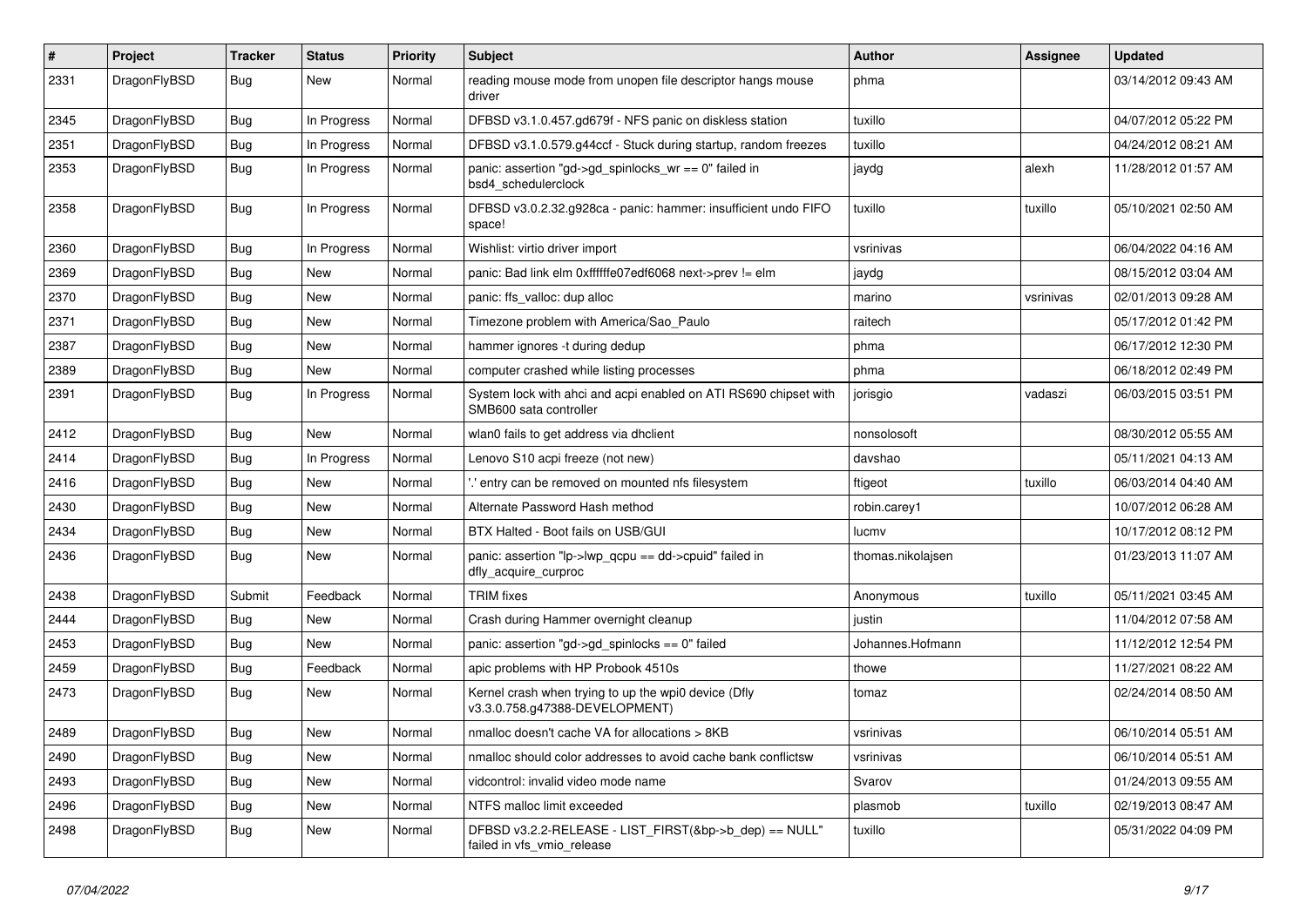| $\vert$ # | Project      | <b>Tracker</b> | <b>Status</b> | <b>Priority</b> | <b>Subject</b>                                                                                                               | Author            | Assignee  | <b>Updated</b>      |
|-----------|--------------|----------------|---------------|-----------------|------------------------------------------------------------------------------------------------------------------------------|-------------------|-----------|---------------------|
| 2509      | DragonFlyBSD | Bug            | <b>New</b>    | Normal          | Redefinition of DIRBLKSIZ in restore(8)                                                                                      | swildner          |           | 06/04/2022 04:40 AM |
| 2520      | DragonFlyBSD | Bug            | New           | Normal          | panic: assertion "IS_SERIALIZED((ifp->if_serializer))" failed in<br>if_default_serialize_assert at /usr/src/sys/net/if.c:437 | ano               |           | 03/09/2013 12:14 AM |
| 2526      | DragonFlyBSD | Bug            | <b>New</b>    | Normal          | hammer cleanup doesn't run on first day of DST                                                                               | pavalos           |           | 10/18/2016 05:28 PM |
| 2531      | DragonFlyBSD | <b>Bug</b>     | <b>New</b>    | Normal          | camcontrol fails to disable APM                                                                                              | m.lombardi85      |           | 03/23/2013 12:28 PM |
| 2535      | DragonFlyBSD | <b>Bug</b>     | New           | Normal          | Imap processes apparentlt blocked on disk I/O                                                                                | ftigeot           |           | 04/02/2013 09:31 AM |
| 2544      | DragonFlyBSD | Bug            | <b>New</b>    | Normal          | live DVD system boot (menu option 1) caused db> prompt on<br>PE1950                                                          | estrabd           |           | 05/11/2021 03:54 AM |
| 2549      | DragonFlyBSD | Bug            | In Progress   | Normal          | netgraph7: Kernel page fault.                                                                                                | russiane39        | nant      | 05/10/2013 11:20 PM |
| 2556      | DragonFlyBSD | <b>Bug</b>     | Feedback      | Normal          | DragonFly v3.5.0.81.gd3479 - Process signal weirdness                                                                        | tuxillo           |           | 12/17/2013 03:48 PM |
| 2557      | DragonFlyBSD | Bug            | <b>New</b>    | Normal          | stock 3.4.1 kernel halts during booting if dm and dm_target_crypt<br>are loaded and RAID controller is present               | phma              |           | 05/12/2013 10:38 PM |
| 2565      | DragonFlyBSD | Bug            | <b>New</b>    | Normal          | "ifconfig ix0 up" panic                                                                                                      | Itpig402a         |           | 06/03/2013 05:46 AM |
| 2568      | DragonFlyBSD | <b>Bug</b>     | New           | Normal          | <b>AHCI</b> panic                                                                                                            | josepht           |           | 06/07/2013 05:52 PM |
| 2569      | DragonFlyBSD | Bug            | <b>New</b>    | Normal          | ctime NFS                                                                                                                    | ferney            |           | 08/11/2013 04:35 AM |
| 2577      | DragonFlyBSD | <b>Bug</b>     | New           | Normal          | virtio-blk iops performance is cpu limited on high end devices                                                               | gjs278            | vsrinivas | 08/01/2013 02:28 PM |
| 2585      | DragonFlyBSD | Bug            | <b>New</b>    | Normal          | Dfly 3.4.3 on ESXi 5.1, HP Smart Array P410 passthrough<br>recognised, but not functioning                                   | yggdrasil         | swildner  | 05/09/2022 08:14 AM |
| 2586      | DragonFlyBSD | Bug            | <b>New</b>    | Normal          | pf: "modulate" state seems problematic                                                                                       | srussell          |           | 09/25/2013 07:36 PM |
| 2587      | DragonFlyBSD | Bug            | <b>New</b>    | Normal          | SATA DVD writer not detected by DragonFly                                                                                    | srussell          |           | 09/04/2020 08:55 AM |
| 2595      | DragonFlyBSD | Bug            | <b>New</b>    | Normal          | DragonFly 3.4.3 crashes on SUN Blade X6250 with Qlogic ISP 2432<br>FC card                                                   | Turvamies         |           | 10/07/2013 11:53 AM |
| 2598      | DragonFlyBSD | Bug            | <b>New</b>    | Normal          | i386 via USB Booting                                                                                                         | mbzadegan         |           | 10/21/2013 02:28 AM |
| 2604      | DragonFlyBSD | <b>Bug</b>     | <b>New</b>    | Normal          | dell laptop does not boot with LATEST                                                                                        | isenmann          |           | 11/20/2013 02:07 AM |
| 2609      | DragonFlyBSD | Bug            | <b>New</b>    | Normal          | master: panic: assertion<br>"LWKT_TOKEN_HELD_ANY(vm_object_token(object))" failed in<br>swp_pager_lookup                     | thomas.nikolajsen |           | 11/28/2013 11:36 AM |
| 2611      | DragonFlyBSD | <b>Bug</b>     | <b>New</b>    | Normal          | Change in IP address results in network not working                                                                          | phma              |           | 12/05/2013 07:55 PM |
| 2617      | DragonFlyBSD | <b>Bug</b>     | Feedback      | Normal          | Possible issue with wireless mouse on 3.6 release                                                                            | FilippoMo         |           | 01/14/2015 03:42 PM |
| 2618      | DragonFlyBSD | <b>Bug</b>     | New           | Normal          | mouse problem on RELEASE-3 6 0                                                                                               | FilippoMo         |           | 12/20/2013 03:26 AM |
| 2619      | DragonFlyBSD | Bug            | New           | Normal          | DragonFly 3.6 can't be installed on a 6TB volume                                                                             | ftigeot           |           | 02/23/2014 11:55 PM |
| 2620      | DragonFlyBSD | <b>Bug</b>     | New           | Normal          | moused problem                                                                                                               | FilippoMo         |           | 12/20/2013 10:32 AM |
| 2621      | DragonFlyBSD | <b>Bug</b>     | New           | Normal          | core dump using cdrom                                                                                                        | nonsolosoft       |           | 12/27/2013 12:43 AM |
| 2622      | DragonFlyBSD | <b>Bug</b>     | New           | Normal          | VAIO FIT15E fn keys support                                                                                                  | nonsolosoft       |           | 12/31/2013 01:31 AM |
| 2626      | DragonFlyBSD | <b>Bug</b>     | New           | Normal          | iwn driver drops with error: "firmware error 'iwn_intr: fatal firmware<br>error""                                            | rodyaj            |           | 01/09/2014 05:50 AM |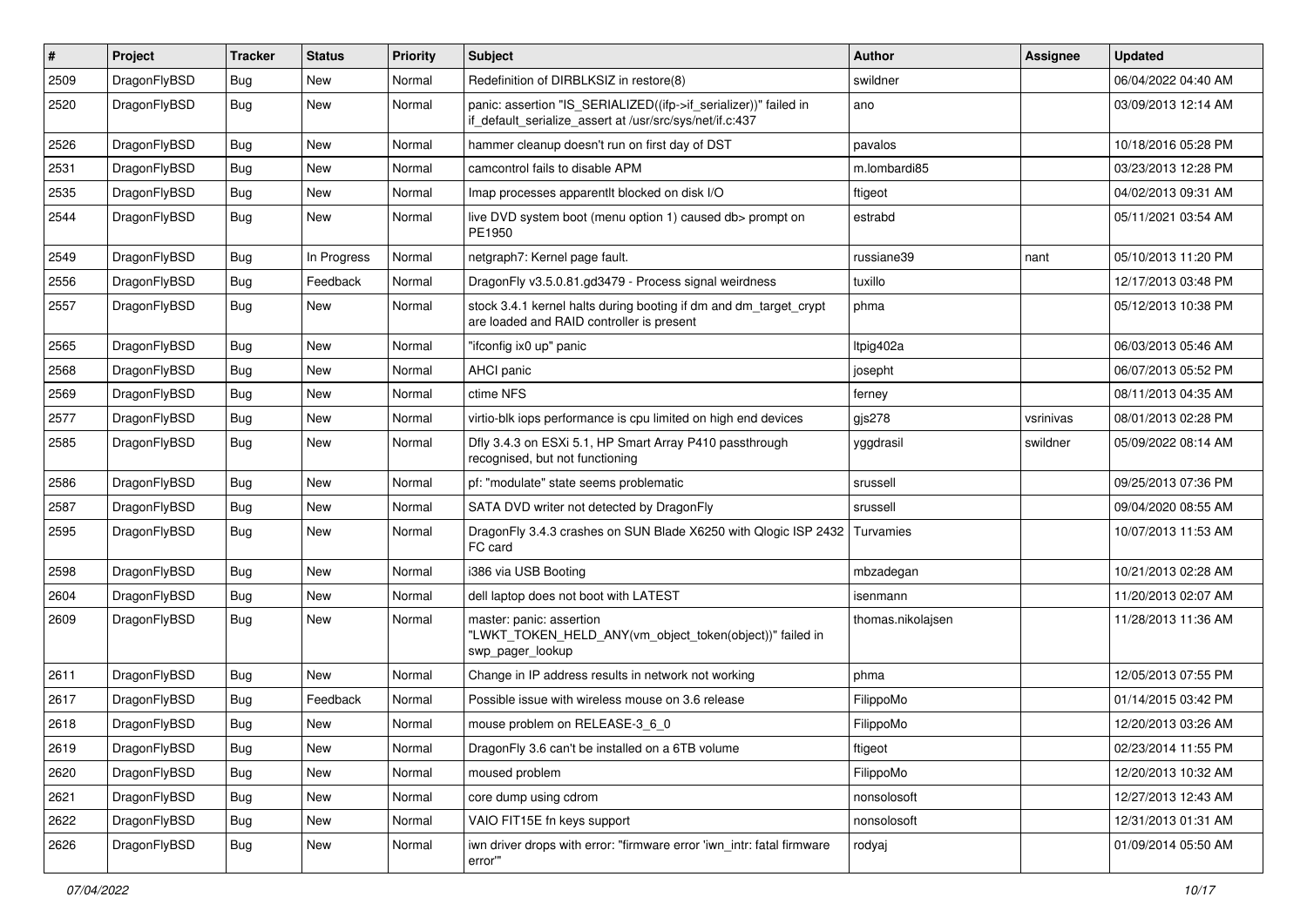| ∦    | Project      | <b>Tracker</b> | <b>Status</b> | <b>Priority</b> | Subject                                                                                                                                                  | Author     | Assignee | <b>Updated</b>      |
|------|--------------|----------------|---------------|-----------------|----------------------------------------------------------------------------------------------------------------------------------------------------------|------------|----------|---------------------|
| 2629 | DragonFlyBSD | Bug            | <b>New</b>    | Normal          | Replace gcc44 with llvm34, clang34, and libc++                                                                                                           | tuxillo    |          | 06/02/2014 02:30 PM |
| 2630 | DragonFlyBSD | Bug            | New           | Normal          | Bring in latest iconv fixes from FreeBSD10 as well as csmapper<br>updates                                                                                | tuxillo    |          | 05/11/2021 03:54 AM |
| 2641 | DragonFlyBSD | Bug            | <b>New</b>    | Normal          | Panic when loading natapci as module                                                                                                                     | tuxillo    |          | 05/11/2021 03:54 AM |
| 2644 | DragonFlyBSD | Bug            | Feedback      | Normal          | 3.6.0-REL trap 9 on boot                                                                                                                                 | memmerto   |          | 11/27/2021 08:08 AM |
| 2645 | DragonFlyBSD | <b>Bug</b>     | New           | Normal          | panic with dsched fq and ioprio                                                                                                                          | jyoung15   |          | 02/20/2014 07:29 AM |
| 2647 | DragonFlyBSD | Bug            | <b>New</b>    | Normal          | HAMMER panic on 3.6.0                                                                                                                                    | tuxillo    |          | 05/11/2021 03:54 AM |
| 2652 | DragonFlyBSD | Bug            | New           | Normal          | 189a0ff3761b47  ix: Implement MSI-X support locks up Lenovo<br>S10 Intel Atom n270                                                                       | davshao    |          | 05/14/2014 01:55 AM |
| 2674 | DragonFlyBSD | <b>Bug</b>     | <b>New</b>    | Normal          | <b>GPT Support</b>                                                                                                                                       | ftigeot    |          | 12/28/2015 02:54 PM |
| 2687 | DragonFlyBSD | <b>Bug</b>     | <b>New</b>    | Normal          | natacontrol software RAID in installer                                                                                                                   | csmelosky  |          | 06/22/2014 12:03 PM |
| 2688 | DragonFlyBSD | <b>Bug</b>     | New           | Normal          | 67613368bdda7 Fix wrong checks for U4B presence Asrock Z77M<br>difficulty detecting USB keyboard                                                         | davshao    |          | 06/28/2014 07:08 PM |
| 2708 | DragonFlyBSD | Bug            | New           | Normal          | unable to send TCP nor UDP on age(4) interface                                                                                                           | dermiste   |          | 05/11/2021 03:54 AM |
| 2712 | DragonFlyBSD | Bug            | <b>New</b>    | Normal          | connect(2) returns EINVAL when retrying after ECONNREFUSED                                                                                               | jorisgio   |          | 08/14/2014 05:31 PM |
| 2717 | DragonFlyBSD | Submit         | Feedback      | Normal          | Out of range numeric handling                                                                                                                            | dclink     | tuxillo  | 05/11/2021 04:08 AM |
| 2731 | DragonFlyBSD | Bug            | In Progress   | Normal          | Screen full of random colors when starting Xorg with Intel Haswell<br>HD Graphics P4600                                                                  | jkatzmaier |          | 11/12/2014 04:08 PM |
| 2738 | DragonFlyBSD | <b>Bug</b>     | New           | Normal          | Hammer: Strange behavior when trying to recover old version of<br>moved file                                                                             | roland     |          | 11/20/2014 08:02 AM |
| 2746 | DragonFlyBSD | <b>Bug</b>     | New           | Normal          | some fraction of xterms started from the xmonad window manager<br>get killed with SIGALRM                                                                | isenmann   | profmakx | 12/28/2014 02:51 AM |
| 2788 | DragonFlyBSD | Bug            | <b>New</b>    | Normal          | ioctl GSLICEINFO: Not working for vnode slice                                                                                                            | mneumann   |          | 02/12/2015 07:49 AM |
| 2799 | DragonFlyBSD | Bug            | <b>New</b>    | Normal          | Fatal trap 12 caused by moused(8) -p /dev/cual0                                                                                                          | opvalues   |          | 03/04/2015 11:01 PM |
| 2802 | DragonFlyBSD | Bug            | <b>New</b>    | Normal          | USB Wifi urtwn0 crash from cd boot                                                                                                                       | opvalues   |          | 03/10/2015 01:07 AM |
| 2803 | DragonFlyBSD | Bug            | <b>New</b>    | Normal          | HAMMER: Warning: UNDO area too small!                                                                                                                    | ftigeot    |          | 03/11/2015 03:42 PM |
| 2806 | DragonFlyBSD | <b>Bug</b>     | <b>New</b>    | Normal          | failed to configure a link-local address on ath0 (errno = 22)                                                                                            | Chingyuan  |          | 05/25/2021 01:00 AM |
| 2808 | DragonFlyBSD | Bug            | <b>New</b>    | Normal          | X freeze by switching between X and VT - results in black screen                                                                                         | lukesky333 |          | 05/11/2021 03:55 AM |
| 2809 | DragonFlyBSD | <b>Bug</b>     | <b>New</b>    | Normal          | hammer mirror-stream                                                                                                                                     | masu       |          | 04/10/2015 12:33 AM |
| 2812 | DragonFlyBSD | Bug            | New           | Normal          | Panic on Intel DE3815TYKHE                                                                                                                               | tmorp      |          | 05/14/2015 03:14 PM |
| 2816 | DragonFlyBSD | Bug            | New           | Normal          | A multitasking process being debugged can get stuck                                                                                                      | phma       |          | 05/19/2015 03:57 AM |
| 2819 | DragonFlyBSD | <b>Bug</b>     | In Progress   | Normal          | Random micro system freezes after a week of uptime                                                                                                       | ftigeot    | dillon   | 08/16/2015 08:46 PM |
| 2820 | DragonFlyBSD | <b>Bug</b>     | New           | Normal          | TP-Link USB Wi-Fi adapter cannot be reattached to the system                                                                                             | shamaz     |          | 05/22/2015 09:45 PM |
| 2822 | DragonFlyBSD | <b>Bug</b>     | New           | Normal          | USB 3.0 stick throws "reading primary partition table: error<br>accessing offset 000[] for 152" error, while the stick works on any<br>other OS I tested | revuwa     | profmakx | 06/29/2015 05:56 AM |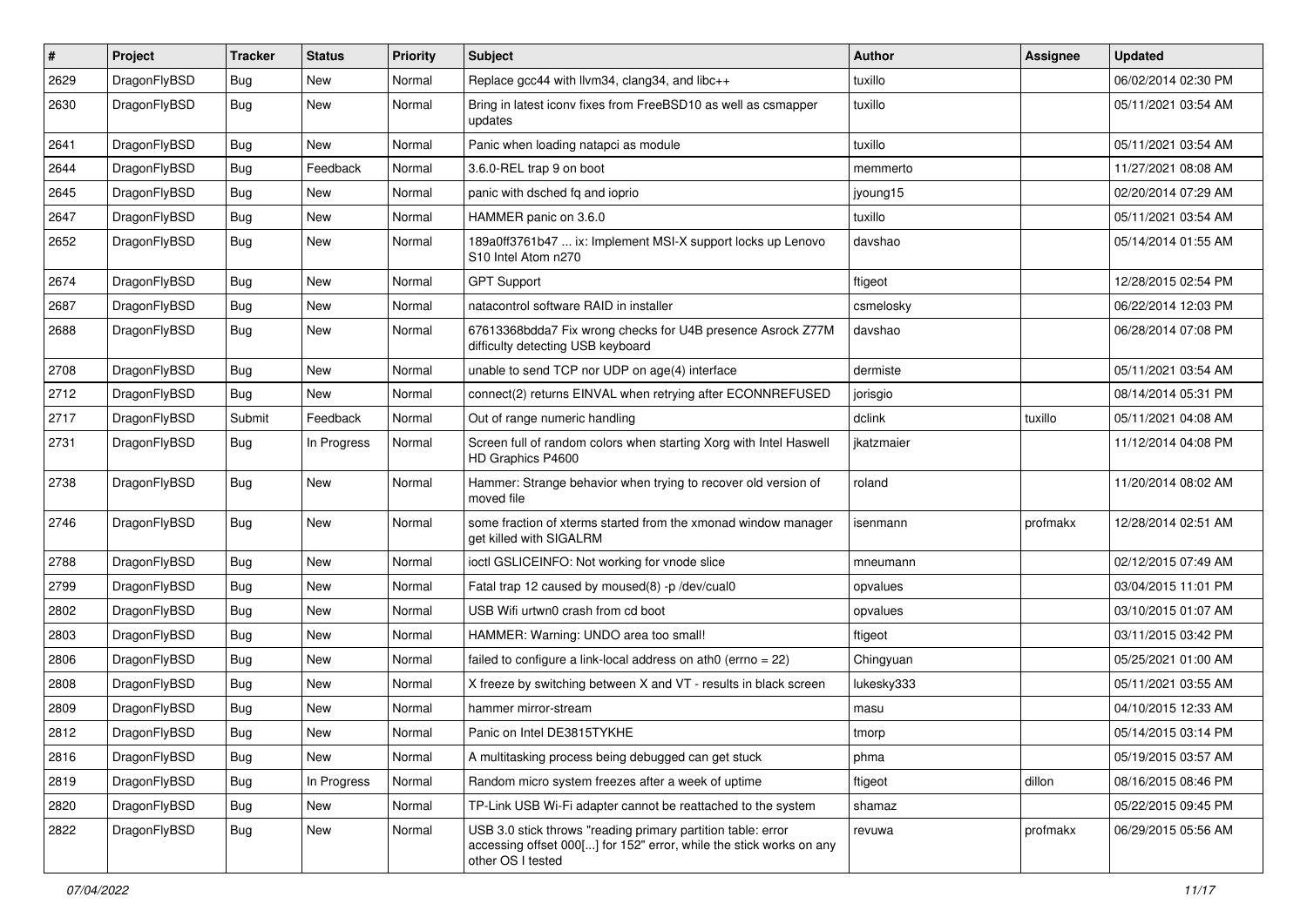| $\pmb{\#}$ | Project      | <b>Tracker</b> | <b>Status</b> | <b>Priority</b> | <b>Subject</b>                                                                                                       | <b>Author</b>    | <b>Assignee</b> | <b>Updated</b>      |
|------------|--------------|----------------|---------------|-----------------|----------------------------------------------------------------------------------------------------------------------|------------------|-----------------|---------------------|
| 2835       | DragonFlyBSD | Bug            | New           | Normal          | /usr/include/c++/5.0/bits/c++locale.h likes<br>POSIX_C_SOURCE>=200809                                                | davshao          |                 | 11/18/2015 03:40 AM |
| 2840       | DragonFlyBSD | <b>Bug</b>     | <b>New</b>    | Normal          | wrong voltage is reported                                                                                            | vellowrabbit2010 |                 | 09/11/2015 06:09 PM |
| 2852       | DragonFlyBSD | Bug            | New           | Normal          | Hammer File System - hangs on undo during system boot / mount -<br>will not recover on DragonFlyBSD newer than 3.6.0 | abale            |                 | 05/11/2021 04:07 AM |
| 2857       | DragonFlyBSD | <b>Bug</b>     | New           | Normal          | hammer stalls via bitcoin-qt                                                                                         | tkusumi          |                 | 11/30/2015 06:52 AM |
| 2863       | DragonFlyBSD | Bug            | New           | Normal          | HAMMER synch tid is zero                                                                                             | shamaz           |                 | 12/12/2015 11:24 PM |
| 2874       | DragonFlyBSD | Bug            | New           | Normal          | make world DESTDIR=/emptydir fails                                                                                   | pascii           |                 | 12/25/2015 07:04 AM |
| 2881       | DragonFlyBSD | Bug            | <b>New</b>    | Normal          | Pulseaudio hangs/resets system when starting X11                                                                     | mneumann         |                 | 01/09/2016 03:08 AM |
| 2886       | DragonFlyBSD | Bug            | <b>New</b>    | Normal          | dragonfly mail agent: sending a testmail causes high system load                                                     | worf             |                 | 02/05/2016 05:53 AM |
| 2890       | DragonFlyBSD | Bug            | <b>New</b>    | Normal          | not able to boot usb installer on Toshiba Chromebook 2                                                               | johnnywhishbone  |                 | 02/22/2016 03:42 AM |
| 2891       | DragonFlyBSD | Bug            | <b>New</b>    | Normal          | Kernel panic in IEEE802.11 related code                                                                              | shamaz           |                 | 05/29/2016 05:49 PM |
| 2892       | DragonFlyBSD | <b>Bug</b>     | New           | Normal          | swap pager:indefinite wait bufferf error                                                                             | lhmwzy           |                 | 02/21/2016 10:32 PM |
| 2898       | DragonFlyBSD | <b>Bug</b>     | New           | Normal          | HAMMER panic                                                                                                         | pavalos          |                 | 11/03/2018 07:05 AM |
| 2917       | DragonFlyBSD | Bug            | New           | Normal          | da8: reading primary partition table: error accessing offset<br>000000000000 for 512                                 | liweitianux      |                 | 05/11/2021 08:43 PM |
| 2921       | DragonFlyBSD | Submit         | <b>New</b>    | Normal          | Allow moused to accept userland mouse events                                                                         | tautolog         |                 | 05/11/2021 04:08 AM |
| 2924       | DragonFlyBSD | Bug            | <b>New</b>    | Normal          | cat -v fails to tag characters in extended table with M- prefix with<br>some locales                                 | sevan            |                 | 07/11/2016 07:18 AM |
| 2933       | DragonFlyBSD | Submit         | <b>New</b>    | Normal          | Remove unix domain socket support from cat(1)                                                                        | sevan            |                 | 08/01/2016 08:10 PM |
| 2936       | DragonFlyBSD | <b>Bug</b>     | <b>New</b>    | Normal          | loader.efi crashes while loading kernel                                                                              | spaceille        |                 | 08/20/2016 06:17 AM |
| 2957       | DragonFlyBSD | <b>Bug</b>     | Feedback      | Normal          | swapoff -a followed by swapon -a doesn't give your swap back                                                         | neilb            |                 | 10/09/2016 04:17 AM |
| 2958       | DragonFlyBSD | Bug            | Feedback      | Normal          | Hammer FS dies during pruning after massive write load                                                               | neilb            |                 | 10/11/2016 04:20 AM |
| 2970       | DragonFlyBSD | Bug            | <b>New</b>    | Normal          | kernel 4.7: "Is -I" causes panic on UDF filesystem: "bgetvp -<br>overlapping buffer"                                 | peeter           |                 | 12/21/2016 02:46 AM |
| 2972       | DragonFlyBSD | Bug            | New           | Normal          | ipfw3 "deny to me" does not work correctly                                                                           | mneumann         |                 | 12/27/2016 12:11 PM |
| 2994       | DragonFlyBSD | Bug            | New           | Normal          | Intermittent boot hangs after git: hammer - HAMMER Version 7                                                         | davshao          |                 | 03/30/2017 02:06 PM |
| 3006       | DragonFlyBSD | Bug            | New           | Normal          | boot0cfg: panic in kern_udev.c in function _udev_dict_set_cstr when<br>installing in VirtualBox                      | MichiGreat       |                 | 04/01/2017 02:22 PM |
| 3011       | DragonFlyBSD | Bug            | In Progress   | Normal          | dragonfly/sys/dev/netif/re/re.c: suspicious code?                                                                    | dcb              |                 | 07/29/2017 01:26 AM |
| 3018       | DragonFlyBSD | Bug            | <b>New</b>    | Normal          | sys/bus/u4b/wlan/if_run.c:5464]: (style) Redundant condition                                                         | dcb              |                 | 04/11/2017 11:26 AM |
| 3021       | DragonFlyBSD | Bug            | In Progress   | Normal          | sys/dev/drm/i915/i915_gem_stolen.c:115]: (error) Signed integer<br>overflow for expression '65535<<20'               | dcb              |                 | 04/11/2017 12:46 PM |
| 3022       | DragonFlyBSD | Bug            | New           | Normal          | sys/dev/netif/ath/ath/if_ath.c:2142: strange bitmask?                                                                | dcb              |                 | 04/11/2017 11:49 AM |
| 3025       | DragonFlyBSD | <b>Bug</b>     | New           | Normal          | sys/dev/powermng/powernow/powernow.c:284: bad comparison?                                                            | dcb              |                 | 09/23/2017 07:45 AM |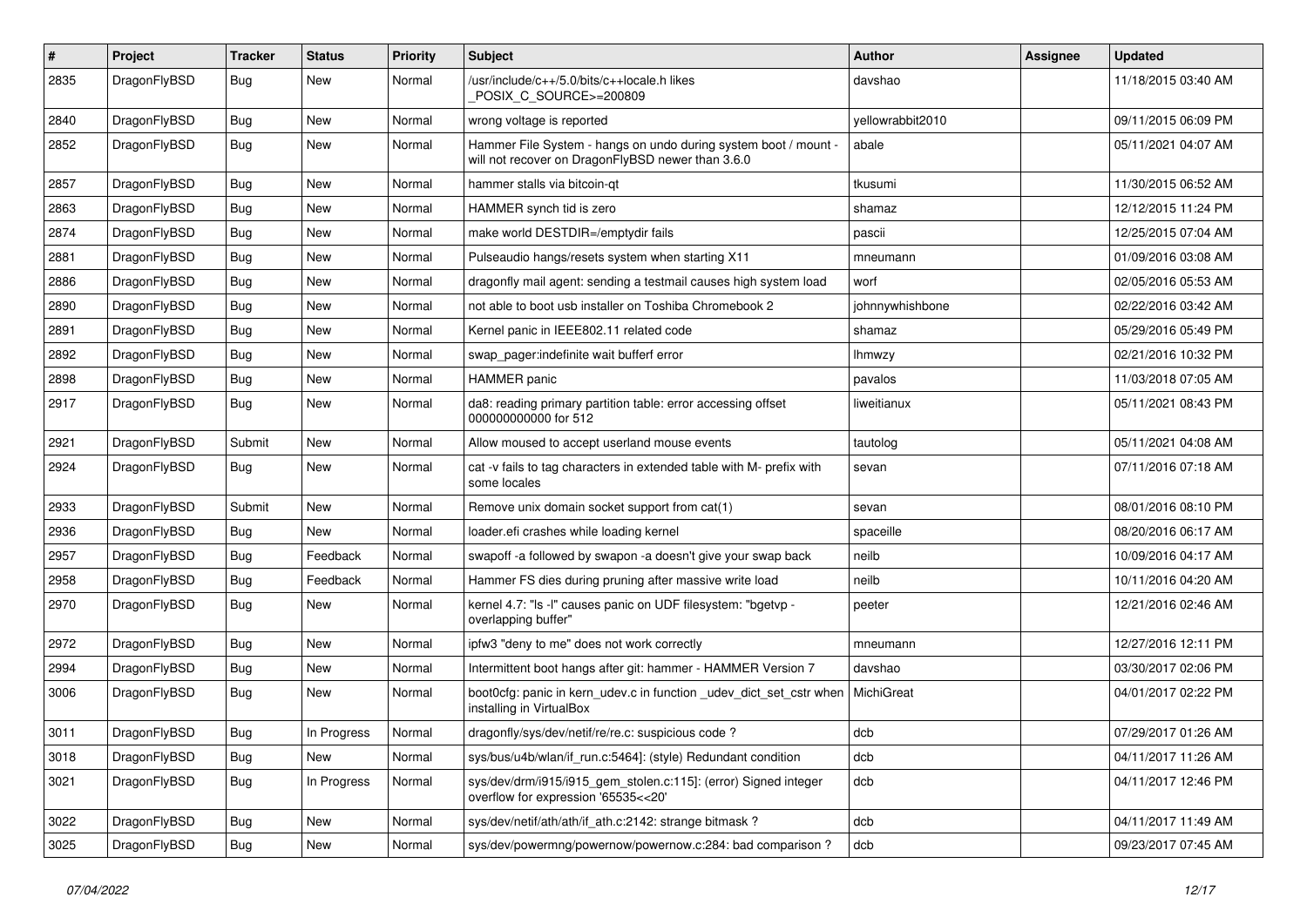| $\sharp$ | Project      | <b>Tracker</b> | <b>Status</b> | <b>Priority</b> | <b>Subject</b>                                                                                                     | Author                 | <b>Assignee</b> | <b>Updated</b>      |
|----------|--------------|----------------|---------------|-----------------|--------------------------------------------------------------------------------------------------------------------|------------------------|-----------------|---------------------|
| 3028     | DragonFlyBSD | <b>Bug</b>     | In Progress   | Normal          | installer: confusion of set/get disk encryption passphrase dialogs                                                 | liweitianux            | tuxillo         | 06/03/2022 05:13 PM |
| 3029     | DragonFlyBSD | Bug            | New           | Normal          | Running DflyBSD 4.8 on FreeBSD bhyve as a guest                                                                    | iron                   |                 | 05/13/2022 04:33 AM |
| 3031     | DragonFlyBSD | Submit         | In Progress   | Normal          | Update drm/radeon to Linux 4.7.10 as much as possible                                                              | davshao                | ftigeot         | 08/19/2021 12:33 PM |
| 3035     | DragonFlyBSD | Bug            | New           | Normal          | panic: assertion "cpu >= 0 && cpu < ncpus" failed in netisr_cpuport<br>at /usr/src/sys/net/netisr2.h:87            | masu                   |                 | 05/11/2017 01:24 AM |
| 3036     | DragonFlyBSD | <b>Bug</b>     | New           | Normal          | panic in icmp redirect start() ASSERT IN NETISR(0)                                                                 | tautolog               |                 | 05/11/2017 07:27 PM |
| 3041     | DragonFlyBSD | Submit         | <b>New</b>    | Normal          | firmware: Remove embedding of multiple images in one module.                                                       | Anonymous              |                 | 12/25/2020 02:15 AM |
| 3047     | DragonFlyBSD | <b>Bug</b>     | New           | Normal          | HAMMER critical write error                                                                                        | samuel                 |                 | 06/19/2019 09:50 AM |
| 3049     | DragonFlyBSD | Bug            | <b>New</b>    | Normal          | panic DragonFly v4.8.1-RELEASE by mounting a malformed<br>msdosfs image [12.128]                                   | open.source@ribose.com |                 | 08/14/2017 02:53 AM |
| 3051     | DragonFlyBSD | Bug            | New           | Normal          | panic DragonFly v4.8.1-RELEASE by mounting a malformed NTFS<br>image [12.000]                                      | open.source@ribose.com |                 | 08/14/2017 03:20 AM |
| 3052     | DragonFlyBSD | Bug            | <b>New</b>    | Normal          | panic DragonFly v4.8.1-RELEASE by mounting a malformed NTFS<br>image [64.000]                                      | open.source@ribose.com |                 | 08/14/2017 03:22 AM |
| 3076     | DragonFlyBSD | Bug            | New           | Normal          | sys/dev/netif/ig hal/e1000 ich8lan.c:1594: sanity checking mixup?                                                  | dcb                    |                 | 10/11/2017 01:58 AM |
| 3089     | DragonFlyBSD | Bug            | In Progress   | Normal          | vtnet(4) - disable TCP checksum offload by default                                                                 | ilane                  | vadaszi         | 05/11/2021 04:14 AM |
| 3110     | DragonFlyBSD | Bug            | New           | Normal          | crash with ipfw3 under load                                                                                        | bnegre82               |                 | 12/09/2017 06:22 AM |
| 3116     | DragonFlyBSD | Bug            | New           | Normal          | da0 detects on very big volume if to _remove_usb install stick and<br>reboot on Intel NUC5PPYH                     | dpostolov              |                 | 01/07/2018 09:40 PM |
| 3117     | DragonFlyBSD | Bug            | <b>New</b>    | Normal          | Problem with colours if "intel" video-driver used                                                                  | dpostolov              |                 | 01/07/2018 11:35 PM |
| 3120     | DragonFlyBSD | Bug            | <b>New</b>    | Normal          | Intel AC 8260 firmware does not load                                                                               | Vintodrimmer           |                 | 08/28/2018 03:30 AM |
| 3134     | DragonFlyBSD | <b>Bug</b>     | New           | Normal          | RFC 3021 (/31 networks) appear to be unsupported                                                                   | jailbird               |                 | 05/16/2018 11:03 PM |
| 3135     | DragonFlyBSD | Submit         | <b>New</b>    | Normal          | Add EVFILT_RECV and EVFILT_SEND                                                                                    | tautolog               |                 | 05/25/2018 09:59 PM |
| 3139     | DragonFlyBSD | Bug            | New           | Normal          | USB Mouse Does Not Work in DragonflyBSD guest on VirtualBox                                                        | chiguy1256             |                 | 06/24/2018 10:14 PM |
| 3141     | DragonFlyBSD | Bug            | <b>New</b>    | Normal          | dhclient blocks boot process                                                                                       | rowo                   |                 | 12/16/2018 11:01 AM |
| 3142     | DragonFlyBSD | Submit         | <b>New</b>    | Normal          | lib/libdmsg: Unbreak using new API EVP_CIPHER_CTX_new()                                                            | tkusumi                |                 | 07/08/2018 04:18 AM |
| 3143     | DragonFlyBSD | <b>Bug</b>     | New           | Normal          | assertion "0" failed in hammer2_inode_xop_chain_sync                                                               | cbin                   |                 | 07/18/2018 12:50 PM |
| 3145     | DragonFlyBSD | Submit         | In Progress   | Normal          | Update libelf to FreeBSD 12 current and build as base library usable<br>by ports                                   | davshao                | tuxillo         | 08/20/2021 03:58 PM |
| 3147     | DragonFlyBSD | Submit         | New           | Normal          | Enable headless installation                                                                                       | ddegroot               |                 | 10/09/2018 01:25 PM |
| 3152     | DragonFlyBSD | Bug            | Feedback      | Normal          | Console's size in ttyv0 and single user mode is sticking to 80x25,<br>while ttyv1 can make use of the whole screen | overtime               |                 | 02/24/2019 01:08 AM |
| 3154     | DragonFlyBSD | Submit         | New           | Normal          | Update serial handling in bootloader                                                                               | ddegroot               | dillon          | 11/06/2018 11:21 PM |
| 3157     | DragonFlyBSD | Bug            | New           | Normal          | TP-Link UE300 not working in 5.2-RELEASE                                                                           | tuxillo                |                 | 11/15/2018 02:08 PM |
| 3160     | DragonFlyBSD | Submit         | In Progress   | Normal          | State the implementation difference in pkill/pgrep manual                                                          | sevan                  | tuxillo         | 06/03/2022 05:15 PM |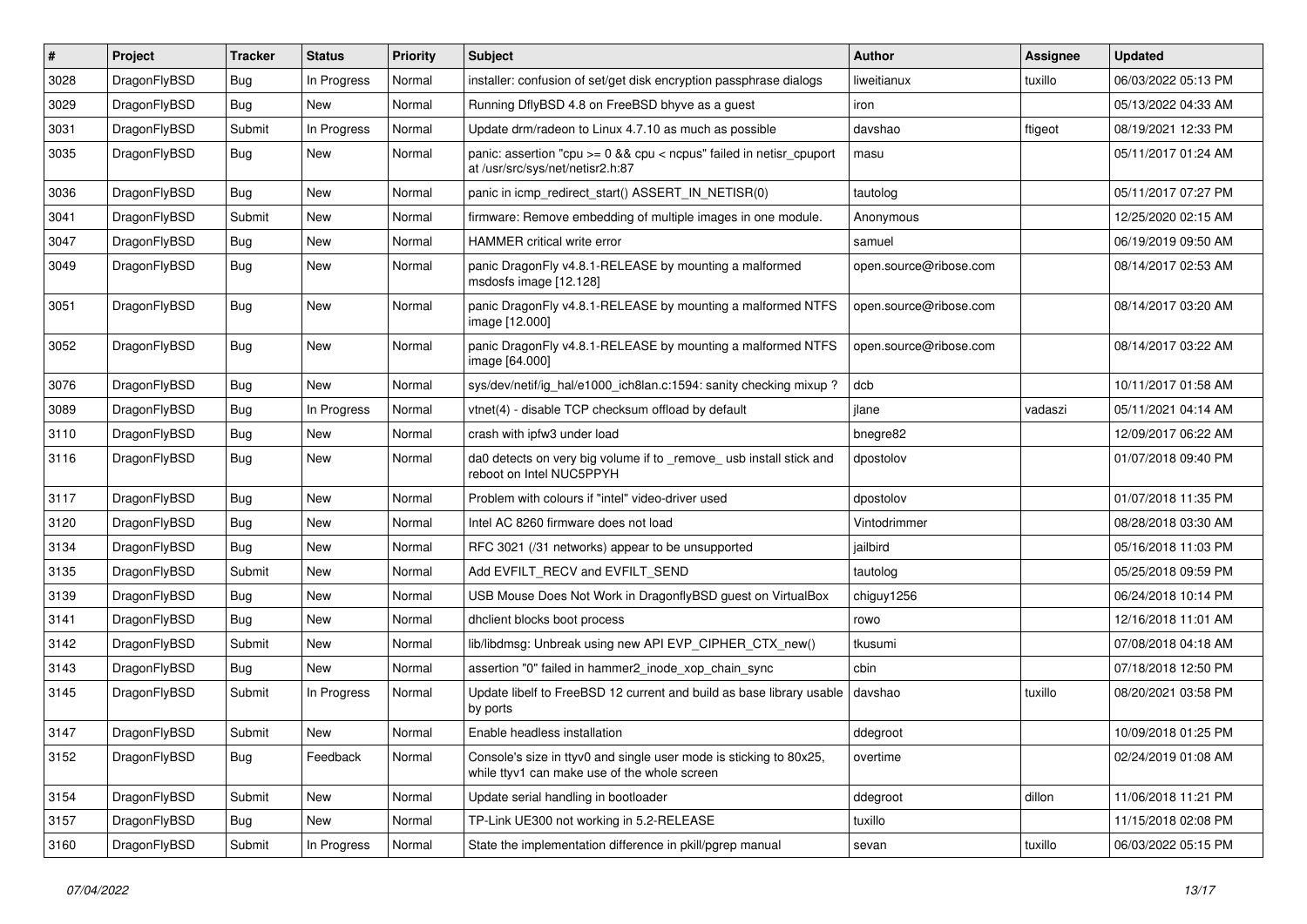| $\vert$ # | Project      | <b>Tracker</b> | <b>Status</b> | <b>Priority</b> | Subject                                                                                 | Author            | <b>Assignee</b> | <b>Updated</b>      |
|-----------|--------------|----------------|---------------|-----------------|-----------------------------------------------------------------------------------------|-------------------|-----------------|---------------------|
| 3165      | DragonFlyBSD | Bug            | New           | Normal          | Looping at boot time                                                                    | gop               |                 | 12/28/2018 01:04 PM |
| 3170      | DragonFlyBSD | <b>Bug</b>     | <b>New</b>    | Normal          | repeatable nfsd crash                                                                   | tse               |                 | 06/11/2020 05:52 AM |
| 3184      | DragonFlyBSD | <b>Bug</b>     | New           | Normal          | tsleep(9) return value when PCATCH specified                                            | tkusumi           |                 | 04/03/2019 06:49 AM |
| 3189      | DragonFlyBSD | Bug            | New           | Normal          | Allow DragonFly Mail Agent to accept an alternate config via<br>command line switch     | iang              |                 | 08/16/2021 12:42 AM |
| 3196      | DragonFlyBSD | Bug            | New           | Normal          | test issue after redmine upgrade (2)                                                    | tuxillo           |                 | 07/05/2019 04:33 AM |
| 3197      | DragonFlyBSD | Bug            | <b>New</b>    | Normal          | DragonFly upgrades                                                                      | tse               |                 | 04/18/2020 04:18 PM |
| 3199      | DragonFlyBSD | <b>Bug</b>     | New           | Normal          | PFS label not found panic                                                               | tse               |                 | 08/21/2019 03:51 AM |
| 3201      | DragonFlyBSD | Submit         | <b>New</b>    | Normal          | Fixes make search display                                                               | htse              |                 | 08/20/2021 04:02 PM |
| 3206      | DragonFlyBSD | Submit         | <b>New</b>    | Normal          | update psm/kbd to FreeBSD 12.0 code                                                     | htse              |                 | 10/05/2019 03:49 PM |
| 3208      | DragonFlyBSD | <b>Bug</b>     | <b>New</b>    | Normal          | Crash related to nfsd                                                                   | tse               |                 | 06/11/2020 05:52 AM |
| 3209      | DragonFlyBSD | Bug            | <b>New</b>    | Normal          | svc has some minor bugs                                                                 | arcade@b1t.name   |                 | 10/24/2019 09:08 AM |
| 3215      | DragonFlyBSD | <b>Bug</b>     | New           | Normal          | Hang in tcdrain(3) after write(3)                                                       | noloader          |                 | 11/25/2019 03:08 PM |
| 3217      | DragonFlyBSD | Bug            | New           | Normal          | rescue tools: make install fails if rescue folder doesn't exist                         | t dfbsd           |                 | 11/27/2019 08:16 PM |
| 3218      | DragonFlyBSD | <b>Bug</b>     | <b>New</b>    | Normal          | Kernel panics are not sent to comconsole when booted over EFI                           | mqudsi            |                 | 12/02/2019 08:52 PM |
| 3219      | DragonFlyBSD | <b>Bug</b>     | New           | Normal          | x11/xorg port can not be build                                                          | <b>UlasSAYGIN</b> |                 | 03/31/2020 08:57 AM |
| 3222      | DragonFlyBSD | Bug            | New           | Normal          | gcc - undefined reference to '__atomic_load' (missing libatomic?)                       | mneumann          |                 | 02/08/2020 02:45 AM |
| 3224      | DragonFlyBSD | Bug            | <b>New</b>    | Normal          | Kernel panic when trying to ping6                                                       | zhtw              |                 | 03/08/2020 08:55 AM |
| 3225      | DragonFlyBSD | <b>Bug</b>     | New           | Normal          | nfsd freeze when using gemu                                                             | tse               |                 | 03/17/2020 11:52 AM |
| 3226      | DragonFlyBSD | Bug            | <b>New</b>    | Normal          | Xorg freezes in vm: thread stuck in "objtrm1"                                           | peeter            |                 | 04/08/2020 02:10 AM |
| 3227      | DragonFlyBSD | Submit         | New           | Normal          | Add HAMMER2 instructions in the installation medium README                              | daftaupe          |                 | 03/26/2020 03:34 PM |
| 3231      | DragonFlyBSD | <b>Bug</b>     | <b>New</b>    | Normal          | wifi drops on 5.8                                                                       | tse               |                 | 04/06/2020 05:08 AM |
| 3235      | DragonFlyBSD | Bug            | <b>New</b>    | Normal          | Kernel panic in devfs_vnops.c                                                           | mneumann          |                 | 04/28/2020 07:00 AM |
| 3238      | DragonFlyBSD | <b>Bug</b>     | New           | Normal          | race conditions when printing from vkernel console                                      | piecuch           |                 | 05/19/2020 02:50 PM |
| 3239      | DragonFlyBSD | Bug            | <b>New</b>    | Normal          | unable to SIGKILL glitched emacs                                                        | piecuch           |                 | 05/26/2020 03:30 AM |
| 3243      | DragonFlyBSD | Bug            | New           | Normal          | SMART status not reported properly for SSD disks                                        | daftaupe          |                 | 09/09/2020 11:03 PM |
| 3245      | DragonFlyBSD | <b>Bug</b>     | New           | Normal          | panic: free: guard1x fail, i915 load from loader.conf                                   | polachok          |                 | 08/21/2020 10:36 AM |
| 3246      | DragonFlyBSD | <b>Bug</b>     | <b>New</b>    | Normal          | HAMMER2 unable to handle ENOSPC properly                                                | tkusumi           |                 | 09/04/2020 11:11 AM |
| 3247      | DragonFlyBSD | <b>Bug</b>     | New           | Normal          | Kernel panic doing nothing much                                                         | phma              |                 | 09/12/2020 11:40 PM |
| 3249      | DragonFlyBSD | Bug            | New           | Normal          | HAMMER2 fsync(2) not working properly                                                   | tkusumi           |                 | 09/21/2020 07:07 AM |
| 3252      | DragonFlyBSD | <b>Bug</b>     | New           | Normal          | tcsetattr/tcgetattr set errno incorrectly on non-TTY                                    | tonyc             |                 | 10/26/2020 09:34 PM |
| 3269      | DragonFlyBSD | <b>Bug</b>     | In Progress   | Normal          | Is double-buffer'd buf still required by HAMMER2?                                       | tkusumi           |                 | 05/12/2021 04:09 PM |
| 3276      | DragonFlyBSD | Submit         | New           | Normal          | Add option controlling whether gpt expand expands the last partition<br>(needs testing) | falsifian         |                 | 07/10/2021 03:35 AM |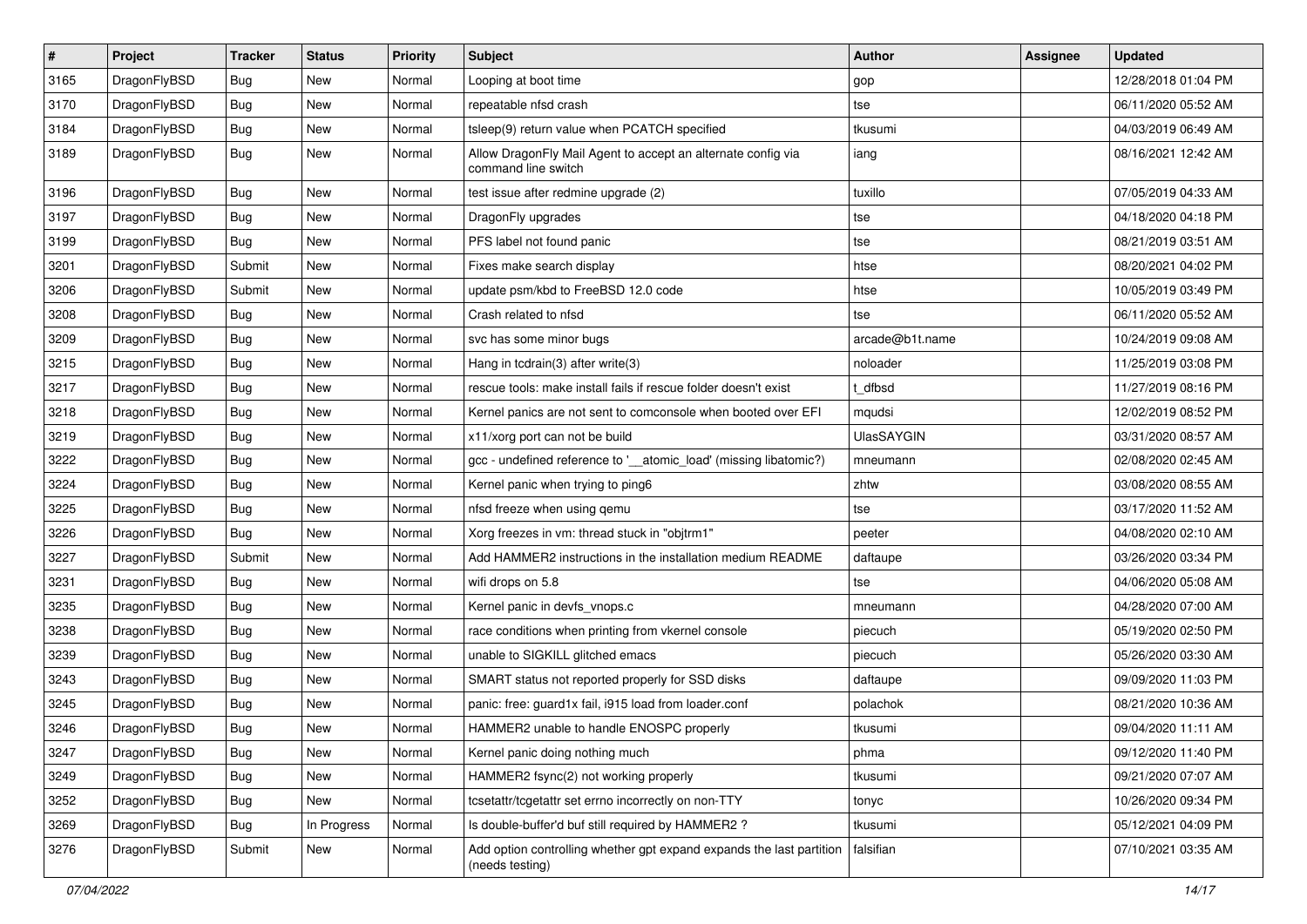| #    | Project      | <b>Tracker</b> | <b>Status</b> | <b>Priority</b> | Subject                                                                                                   | <b>Author</b>      | <b>Assignee</b> | <b>Updated</b>      |
|------|--------------|----------------|---------------|-----------------|-----------------------------------------------------------------------------------------------------------|--------------------|-----------------|---------------------|
| 3278 | DragonFlyBSD | <b>Bug</b>     | <b>New</b>    | Normal          | Second screen image is distorted                                                                          | arcade@b1t.name    |                 | 07/10/2021 03:36 AM |
| 3280 | DragonFlyBSD | Bug            | <b>New</b>    | Normal          | KMS console and i915(4) not working in 6.0                                                                | cmusser            |                 | 07/10/2021 03:35 AM |
| 3281 | DragonFlyBSD | <b>Bug</b>     | <b>New</b>    | Normal          | Crash after leaving unattended for a while                                                                | bhaible            |                 | 07/10/2021 03:32 AM |
| 3282 | DragonFlyBSD | Bug            | <b>New</b>    | Normal          | unexpected errno value from fopen()                                                                       | bhaible            |                 | 07/10/2021 03:34 AM |
| 3283 | DragonFlyBSD | <b>Bug</b>     | <b>New</b>    | Normal          | mknodat() cannot create FIFOs                                                                             | bhaible            |                 | 07/10/2021 03:34 AM |
| 3284 | DragonFlyBSD | <b>Bug</b>     | New           | Normal          | Wrong towlower() result for U+038A                                                                        | bhaible            |                 | 07/10/2021 03:34 AM |
| 3295 | DragonFlyBSD | Bug            | In Progress   | Normal          | Adapt devel/libvirt for nvmm                                                                              | tuxillo            | tuxillo         | 11/03/2021 04:56 PM |
| 3298 | DragonFlyBSD | Bug            | New           | Normal          | Running "w" and having logged in via XDM through VNC, "w" prints<br>an extra error message                | piecuch            |                 | 10/25/2021 09:16 AM |
| 3299 | DragonFlyBSD | Bug            | In Progress   | Normal          | DragonFlyBSD reports utterly wrong uptime (most of the time, right<br>after booting in)                   | adrian             |                 | 11/11/2021 01:43 PM |
| 3300 | DragonFlyBSD | Bug            | New           | Normal          | Running Xvnc from TigerVNC package through the INETD daemon<br>in TCP WAIT mode fails hard                | adrian             |                 | 01/08/2022 04:25 AM |
| 3301 | DragonFlyBSD | <b>Bug</b>     | <b>New</b>    | Normal          | Gkrellm from the packages is not showing logged in users in main<br>window, logged in users always $== 0$ | adrian             |                 | 01/08/2022 04:24 AM |
| 3302 | DragonFlyBSD | <b>Bug</b>     | <b>New</b>    | Normal          | Will not boot on System76 Lemur Pro (lemp10)                                                              | piecuch            |                 | 11/03/2021 10:21 AM |
| 3310 | DragonFlyBSD | Bug            | In Progress   | Normal          | NVMM+QEMU fail to boot with UEFI: Mem Assist Failed<br>[gpa=0xfffffff0]                                   | liweitianux        |                 | 01/11/2022 03:22 PM |
| 3312 | DragonFlyBSD | Submit         | New           | Normal          | hammer2: redundant chain modify after chain creation                                                      | tkusumi            |                 | 05/15/2022 01:35 PM |
| 3313 | DragonFlyBSD | Bug            | <b>New</b>    | Normal          | Can't boot from my live USB at all. The kernel loading process<br>hangs.                                  | rempas             |                 | 06/03/2022 12:16 AM |
| 3314 | DragonFlyBSD | <b>Bug</b>     | <b>New</b>    | Normal          | Bring virtio_console(4) from FreeBSD                                                                      | tuxillo            | tuxillo         | 05/29/2022 08:24 AM |
| 3316 | DragonFlyBSD | Bug            | <b>New</b>    | Normal          | hammer2 dirent create() allows creating >1 dirents with the same<br>name                                  | tkusumi            |                 | 06/05/2022 12:35 PM |
| 3317 | DragonFlyBSD | <b>Bug</b>     | In Progress   | Normal          | Network vtnet0 not working on Hetzner cloud                                                               | mneumann           |                 | 06/18/2022 03:55 AM |
| 3318 | DragonFlyBSD | Bug            | In Progress   | Normal          | Segmenation fault when a process resumed with checkpt exits                                               | zabolekar          | tuxillo         | 06/18/2022 08:24 AM |
| 3319 | DragonFlyBSD | <b>Bug</b>     | New           | Normal          | setproctitle() calls can change effect of later setproctitle() calls                                      | tonyc              |                 | 06/29/2022 06:10 PM |
| 285  | DragonFlyBSD | <b>Bug</b>     | Feedback      | Low             | interrupt latency with re without ip address configured                                                   | thomas.nikolajsen  |                 | 02/20/2014 10:30 AM |
| 293  | DragonFlyBSD | <b>Bug</b>     | Feedback      | Low             | Various updates to the handbook                                                                           | victor             | victor          | 03/10/2013 04:46 AM |
| 385  | DragonFlyBSD | <b>Bug</b>     | Feedback      | Low             | Mail archive address removal                                                                              | justin             | justin          | 03/09/2013 11:24 AM |
| 600  | DragonFlyBSD | <b>Bug</b>     | New           | Low             | /sys/libkern/karc4random                                                                                  | robin_carey5       | profmakx        | 01/19/2015 03:07 AM |
| 679  | DragonFlyBSD | <b>Bug</b>     | New           | Low             | Netgraph backward compatibility for old *LEN constants                                                    | nant               | nant            | 02/18/2014 05:45 AM |
| 725  | DragonFlyBSD | Bug            | In Progress   | Low             | 'make distribution' fails w/'ro' /usr/obj                                                                 | c.turner           |                 | 03/09/2013 01:01 PM |
| 1127 | DragonFlyBSD | <b>Bug</b>     | Feedback      | Low             | cdrom drive not detected                                                                                  | tgr                | corecode        | 01/15/2015 08:55 AM |
| 1148 | DragonFlyBSD | <b>Bug</b>     | In Progress   | Low             | BCM4311 wireless network adapter detected but not functional                                              | archimedes.gaviola |                 | 05/11/2021 04:00 AM |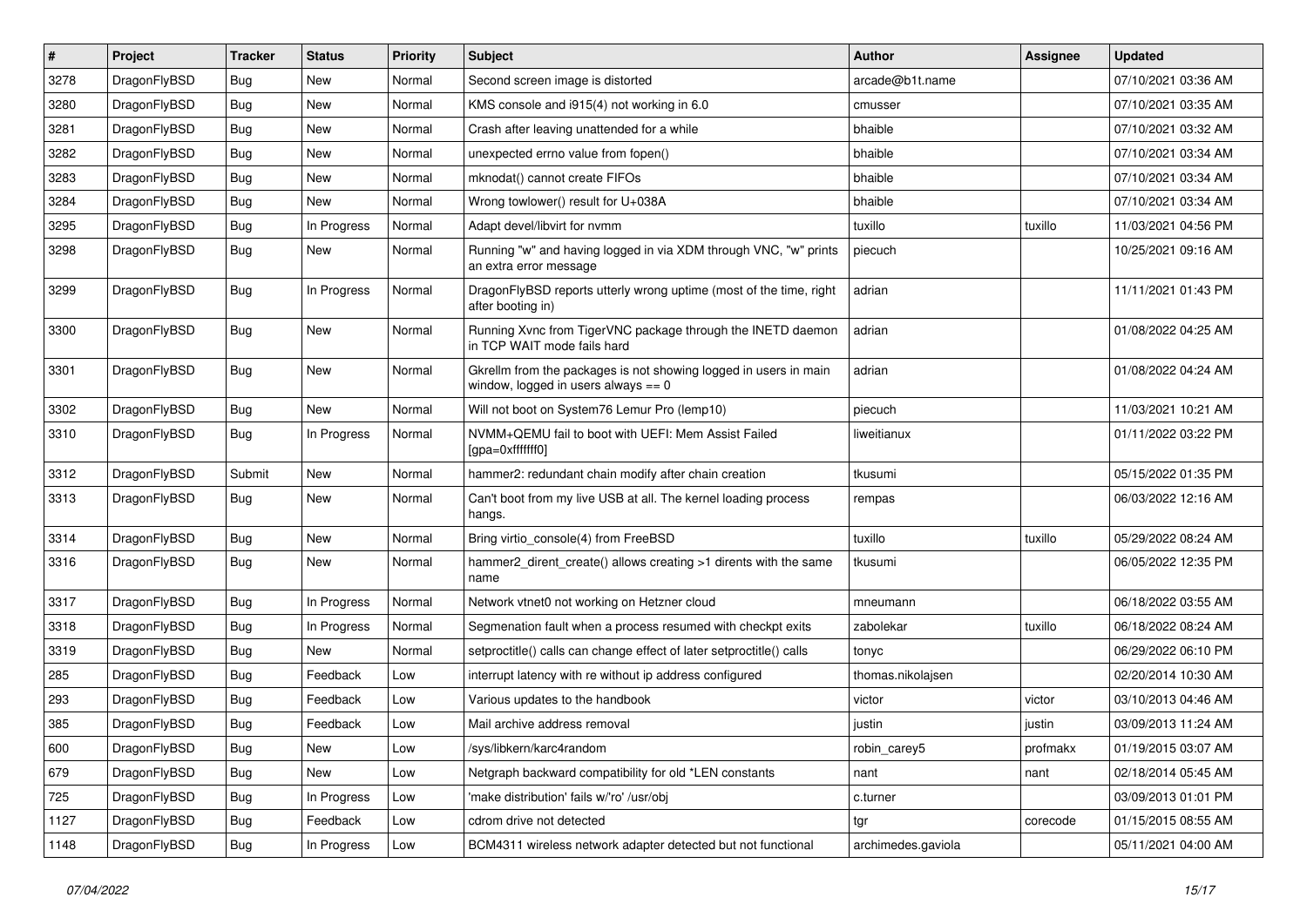| ∦    | Project      | <b>Tracker</b> | <b>Status</b> | <b>Priority</b> | <b>Subject</b>                                                                                                | <b>Author</b>    | Assignee | <b>Updated</b>      |
|------|--------------|----------------|---------------|-----------------|---------------------------------------------------------------------------------------------------------------|------------------|----------|---------------------|
| 1313 | DragonFlyBSD | <b>Bug</b>     | <b>New</b>    | Low             | Signal code in kernel needs major overhaul (signal queues,<br>si code, si addr)                               | hasso            |          | 05/11/2021 04:00 AM |
| 1428 | DragonFlyBSD | <b>Bug</b>     | Feedback      | Low             | POSIX.1e implementation is too old                                                                            | hasso            | tuxillo  | 05/11/2021 04:00 AM |
| 1532 | DragonFlyBSD | Bug            | <b>New</b>    | Low             | jemalloc doesn't work on DragonFly                                                                            | hasso            | sjg      | 08/02/2011 01:14 AM |
| 1538 | DragonFlyBSD | Bug            | <b>New</b>    | Low             | mountroot should probe file systems                                                                           | corecode         | alexh    | 11/24/2010 06:35 PM |
| 1714 | DragonFlyBSD | Bug            | <b>New</b>    | Low             | hwpmc                                                                                                         | alexh            | swildner | 08/18/2012 02:03 PM |
| 1819 | DragonFlyBSD | <b>Bug</b>     | In Progress   | Low             | truss - Major revamping task list                                                                             | tuxillo          | tuxillo  | 11/27/2021 08:45 AM |
| 1882 | DragonFlyBSD | <b>Bug</b>     | New           | Low             | Idea for handling new USB vendor/device codes                                                                 | bmk              |          | 10/20/2010 12:15 PM |
| 1947 | DragonFlyBSD | <b>Bug</b>     | <b>New</b>    | Low             | GA-880GM-UD2H (rev. 1.3) AHCI fails to detect disks at the end of<br>the RAID controller                      | eocallaghan      |          | 11/27/2021 08:46 AM |
| 1982 | DragonFlyBSD | <b>Bug</b>     | <b>New</b>    | Low             | There is no linuxulator on x86-64                                                                             | herrgard         |          | 05/31/2022 02:25 PM |
| 2020 | DragonFlyBSD | <b>Bug</b>     | <b>New</b>    | Low             | Port brcm80211 driver from Linux to DragonFly BSD                                                             | studer           |          | 03/05/2011 10:54 PM |
| 2095 | DragonFlyBSD | <b>Bug</b>     | <b>New</b>    | Low             | Running installer post-install: Unsupported DFUI transport "                                                  | greenrd          |          | 06/26/2011 09:20 AM |
| 2252 | DragonFlyBSD | <b>Bug</b>     | <b>New</b>    | Low             | snd_hda not useable if loaded via /boot/loader.conf                                                           | xbit             | swildner | 12/14/2011 12:23 AM |
| 2403 | DragonFlyBSD | Bug            | <b>New</b>    | Low             | newfs -E doesn't handle /dev/serno device names properly                                                      | ftigeot          |          | 08/17/2012 05:07 AM |
| 2529 | DragonFlyBSD | <b>Bug</b>     | <b>New</b>    | Low             | Sundance network adapter is not detected and attached                                                         | kworr            |          | 03/25/2013 02:29 AM |
| 2552 | DragonFlyBSD | <b>Bug</b>     | <b>New</b>    | Low             | hammer recovery should indicate progress                                                                      | phma             |          | 05/03/2013 12:13 AM |
| 2631 | DragonFlyBSD | <b>Bug</b>     | In Progress   | Low             | Verify library versioning current with full package build and switch it<br>on (after publishing packages)     | tuxillo          |          | 05/11/2021 04:06 AM |
| 2636 | DragonFlyBSD | <b>Bug</b>     | Feedback      | Low             | Add -x flag to iostat (a la solaris)                                                                          | tuxillo          |          | 05/11/2021 04:07 AM |
| 2675 | DragonFlyBSD | Bug            | New           | Low             | Ultimate N WiFi Link 5300 get iwn intr: fatal firmware error on 5GHz                                          | revuwa           |          | 05/11/2021 04:07 AM |
| 2680 | DragonFlyBSD | Bug            | <b>New</b>    | Low             | boot0cfg update makes box unbootable                                                                          | herrgard         |          | 06/10/2014 06:02 AM |
| 2721 | DragonFlyBSD | Submit         | Feedback      | Low             | Some few zalloc calls to objcache ones replacements                                                           | dclink           | tuxillo  | 05/11/2021 04:08 AM |
| 2790 | DragonFlyBSD | Submit         | New           | Low             | filedesc softrefs increment code factoring                                                                    | dclink           |          | 02/21/2015 04:00 AM |
| 2797 | DragonFlyBSD | Bug            | In Progress   | Low             | vkernels with & without machdep.pmap mmu optimize                                                             | yellowrabbit2010 |          | 11/27/2021 08:06 AM |
| 2858 | DragonFlyBSD | Bug            | New           | Low             | Installer "Local or UTC" question should have "No" selected by<br>default.                                    | cgag             |          | 12/02/2015 01:18 PM |
| 2859 | DragonFlyBSD | Bug            | <b>New</b>    | Low             | Installer configuration menu always highlights "Select timezone", no<br>matter which step was last completed. | cgag             |          | 12/02/2015 01:54 PM |
| 2877 | DragonFlyBSD | <b>Bug</b>     | <b>New</b>    | Low             | sed fails when working with UTF-8 locale and non-UTF symbols                                                  | arcade@b1t.name  |          | 12/30/2015 11:20 AM |
| 2878 | DragonFlyBSD | <b>Bug</b>     | <b>New</b>    | Low             | [fix] CCVER problem when using clang and cpu extensions<br>(intrinsics)                                       | arcade@b1t.name  |          | 06/24/2016 04:25 AM |
| 2882 | DragonFlyBSD | <b>Bug</b>     | <b>New</b>    | Low             | bridge sends packets from individual interfaces                                                               | arcade@b1t.name  |          | 01/09/2016 12:43 PM |
| 2887 | DragonFlyBSD | Bug            | <b>New</b>    | Low             | Missing extattr_namespace_to_string and<br>extattr_string_to_namespace functions                              | rubenk           |          | 02/06/2016 05:09 AM |